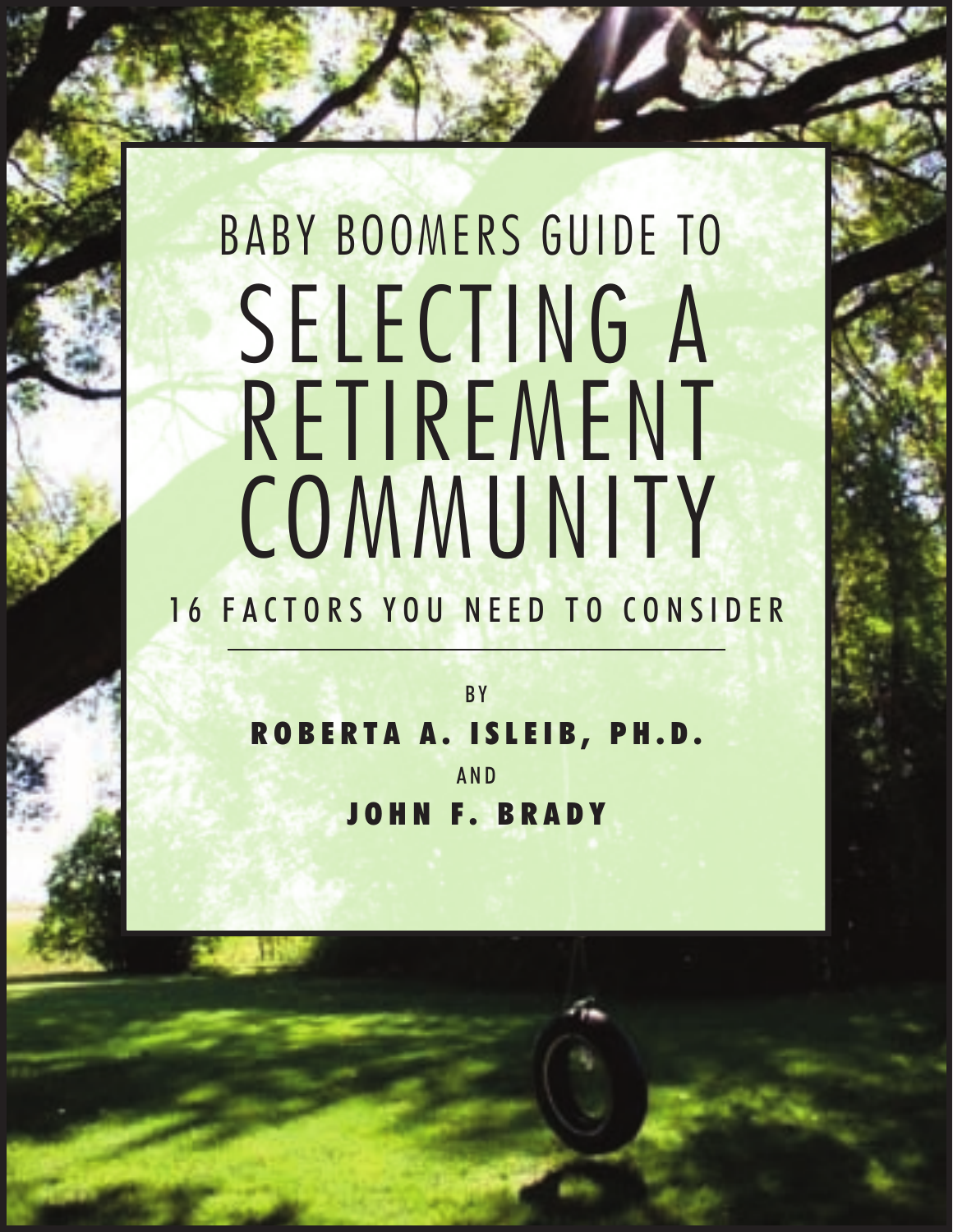

**C o p yr i g h t 2 0 0 7 j b Ema r k e t i n g LL C R e vis e d A p r i l 2 0 0 8**

**IS B N 1 3 9 7 8 - 0 - 9 7 9 1 1 0 0 - 0 - 9 IS B N - 1 0 0 - 9 7 9 1 1 0 0 - 0 - 9**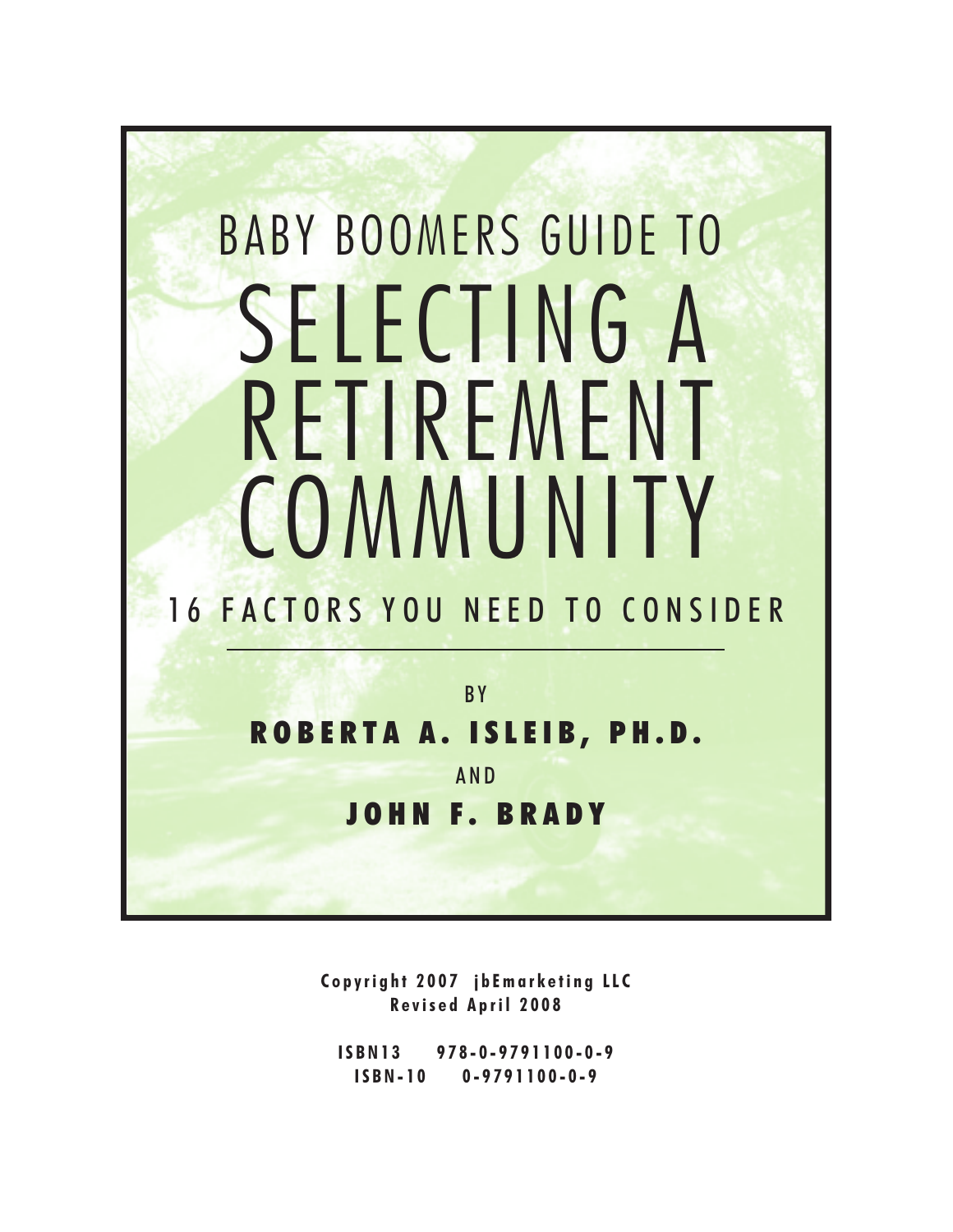# **T A B LE O F C O N TE N TS**

| • Factor 1: Baby boomer retirement - how different will yours be from your parents?  6-7 |
|------------------------------------------------------------------------------------------|
|                                                                                          |
|                                                                                          |
|                                                                                          |
|                                                                                          |
|                                                                                          |
| • Factor 7: What do you want to do with the rest of your life?  13-14                    |
| • Factor 8: Recreation - What do you want to do for fun?  14-15                          |
|                                                                                          |
|                                                                                          |
| • Factor 11: Do you and your spouse have the same dreams? 16-17                          |
| • Factor 12: What kind of physical environment do you want? 17-18                        |
| • Factor 13: Active adult 55+ versus a general (mixed generations) community?  18        |
| • Factor 14: Do you want to make one move for the rest of your life? 19                  |
|                                                                                          |
|                                                                                          |
| <b>Choosing the Perfect Community</b>                                                    |
| • Editors Picks - 10 Interesting Places you might never have thought of  23-27           |
| <b>List of Checklists</b>                                                                |
|                                                                                          |
|                                                                                          |
|                                                                                          |
| $\bullet$                                                                                |
|                                                                                          |
|                                                                                          |
|                                                                                          |
|                                                                                          |
|                                                                                          |
|                                                                                          |
|                                                                                          |
| $\bullet$                                                                                |
|                                                                                          |
|                                                                                          |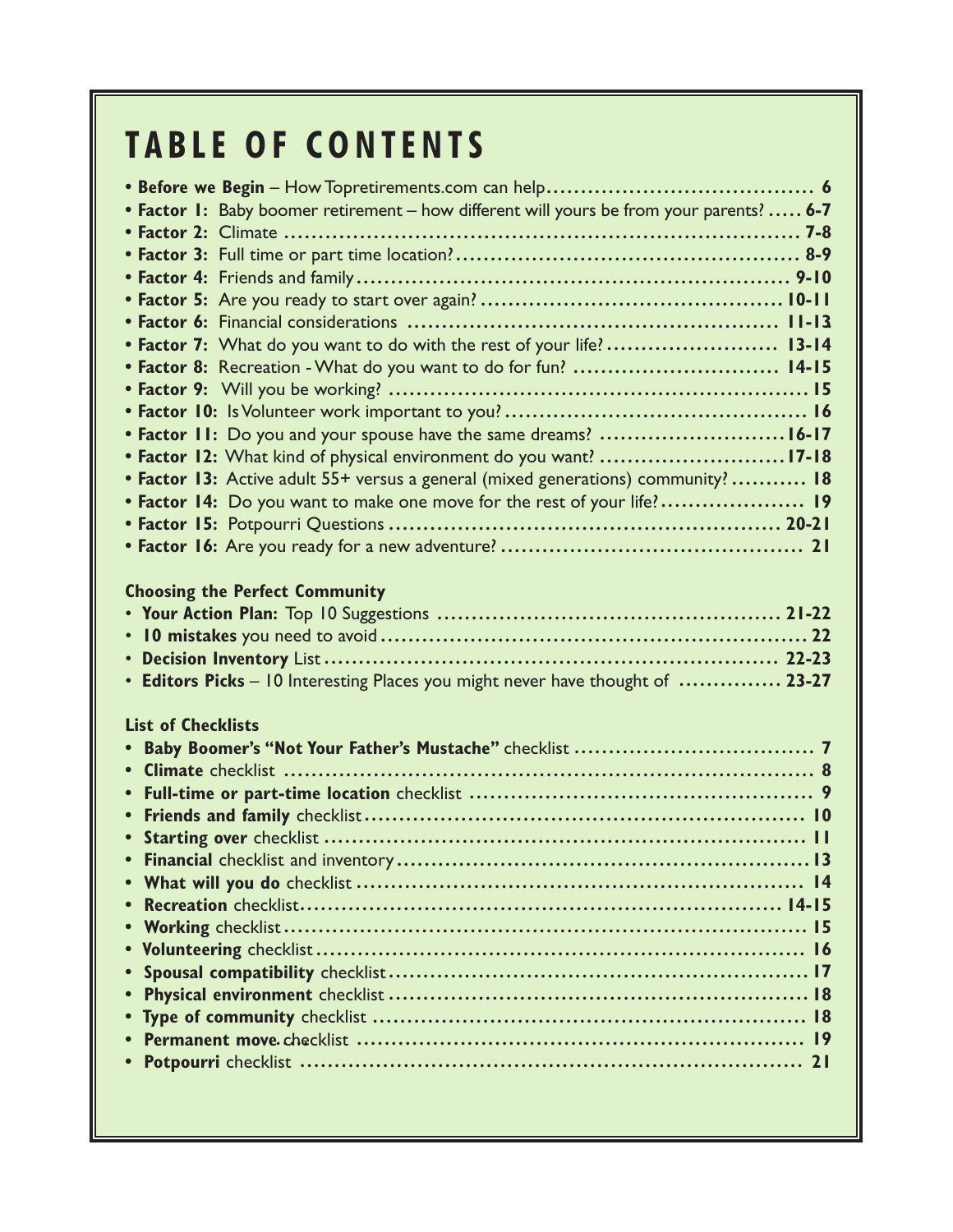## **A B O U T T H E A U T H O R S**

**ROBERTA A. ISLEIB, PH.D.,** earned her Doctorate in Clinical Psychology at the University of Florida. She is a former member of the clinical faculty at Yale University and has lectured on retirement planning. After she retired from clinical practice she became a mystery writer with two series published by Penguin/Berkley. More information on DEADLY ADVICE and other mysteries at www.robertaisleib.com

**JOHN F. BRADY, M.I.M,** is the former Executive Vice President of Business & Legal Reports, Inc. He has written extensively on various human resources and occupational safety issues over the last 26 years. He is President of jbEmarketing, which publishes the web sites Topretirements.com and Topeldercares.com.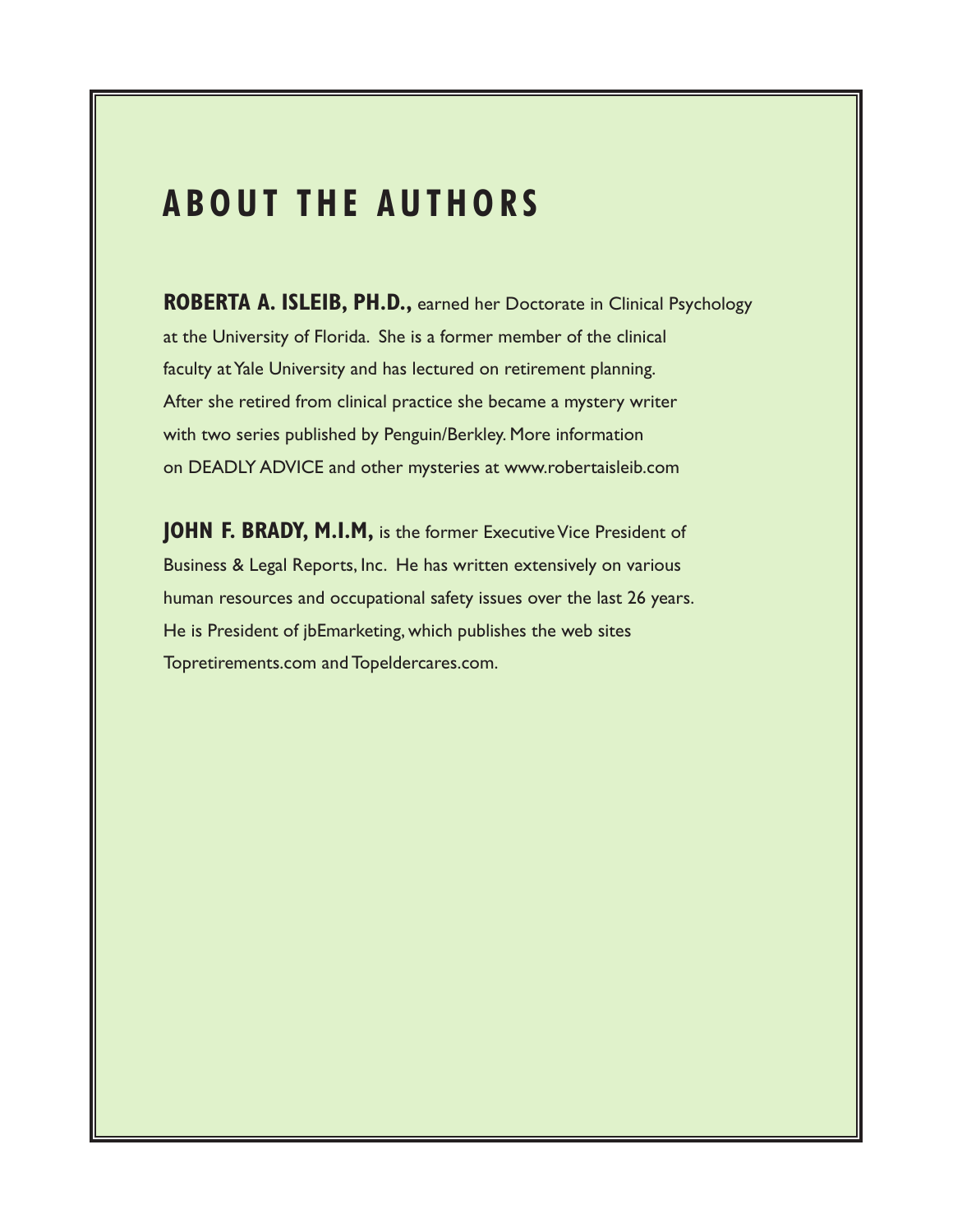## **BABY BOOMERS GUIDE TO SELECTING A RETIREMENT COMMUNITY – 16 FACTORS YOU NEED TO CONSIDER**

To most of us the idea of baby boomer retirement is an oxymoron – after all we're the folks that went toWoodstock and rewrote the world's social order. But like it or not, that time is near at hand for the 78 million boomers born between 1946 and 1964.

Here is a fact to keep in mind: the happiest people in retirement are almost always the ones who planned the best for it.

By planning we don't just mean financial planning either, even though that is critically important in the years leading up to retirement. Finances often translate to the "How" and the "When" part of the equation. But other types of preparations are equally important to your retirement success.

This book, along with its companion website,www.Topretirements.com, is designed to help you with the "Where" and the "What" aspects of your retirement.

In this brief eBook we will help you evaluate the factors that could be important to you and your significant other about location.Then, knowing those factors, you will be able to use the data and opinions at www.Topretirements.com to find the top retirement spot that matches those needs.

Choosing a retirement destination is a cumulative process.You know a lot now, and a week from now you will know even more.The more information you have, the better your decision will be.

Choosing a retirement location is a basic life decision that needs to be made – ideally an active decision rather than a default. Everyone's situation is different, but there are a number of common questions that, if you think about them, will help lead to a decision that gives you a better than average chance of success.

The good news is that no decision is irrevocable – in retirement you have a simpler life and more time, so starting over again is always possible. If things don't work out as well as you've hoped, it probably won't be that painful to pull up your shallow roots and begin again.

The checklists and exercises throughout this book are meant to help stimulate your thought process and help you make smarter decisions about the what and when.

Trust us on this one, please: investing some of your new-found time to play around with the exercises you will find in this book will give you a big payback in terms of personal happiness and fewer wrong turns.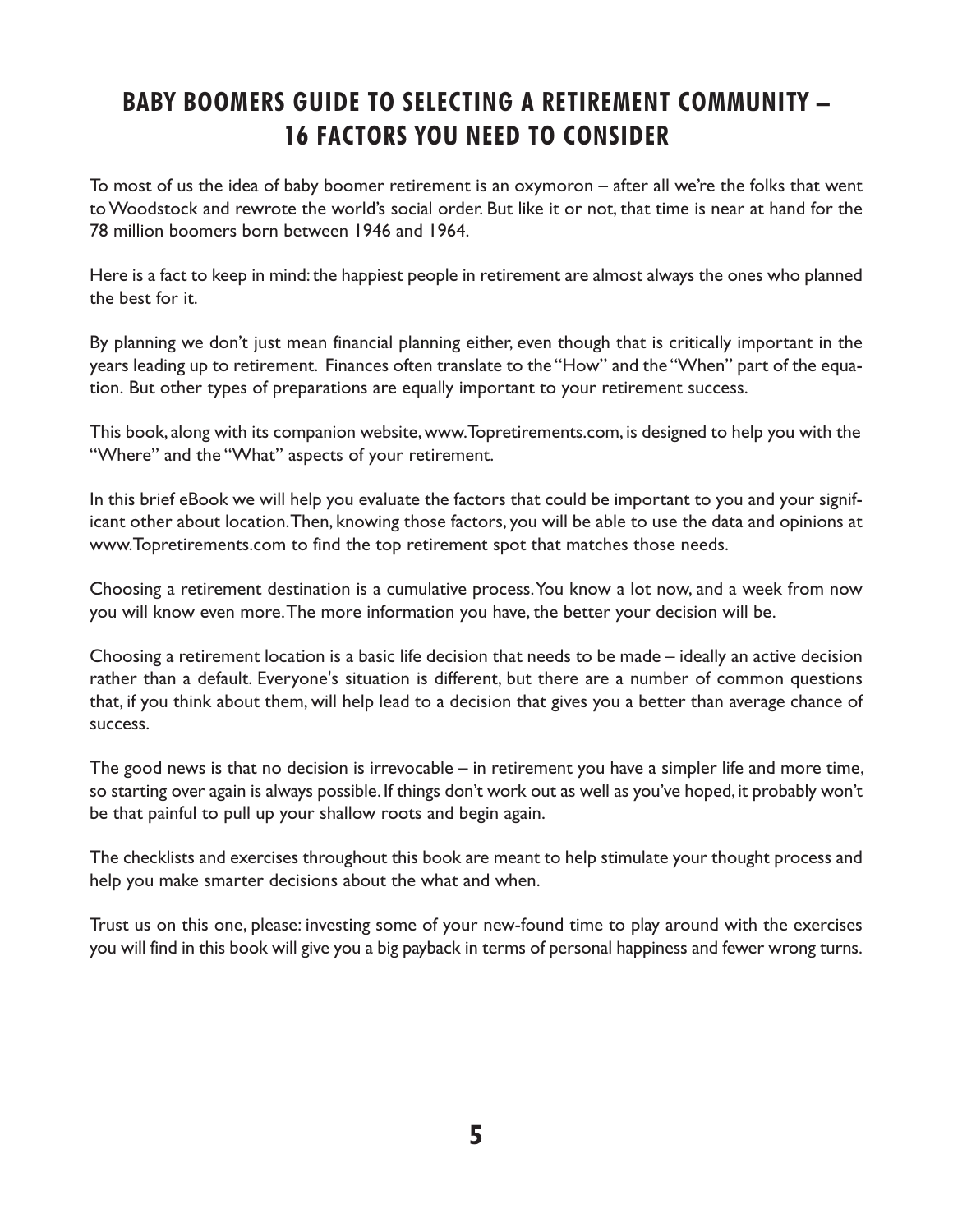## **BEFORE WE BEGIN – how Topretirements.com can help**

This book will help you reach some decisions and priorities that will help bring you to the next step – identifying locations that meet your needs. So once you do your homework here, www.Topretirements.com can help you find the perfect retirement spot.

Here are some of its key features:

- **Browse its database to find attributes** that are important to you your interests, climate preferences, physical environment, expense, location, taxes, cost of living etc.
- **Search –** Just enter any keywords in the search box at the top of the Home page to find a wealth of information
- **Locate active adult communities** in specific towns or states
- **Use the Discussion Forum** to benefit from other people's experiences with specific communities.There are forums on states, communities, and other key issues relating to retirement – such as family, work, etc. You can read other people's posts, or post a question or comment yourself

## **FACTOR 1: BABY BOOMER RETIREMENT – how different will yours be from your parents?**

Part of the definition of being a baby boomer is that you start off from the assumption that whatever your parents did, you will be able to do it better. You realize that eventually you could well be proved wrong, but you do need a starting point. For some baby boomers the thought of being 60 years old and stuck in a so called "geezer community" could be a death sentence.

So one of the first things you need to do is decide what was good and what was bad about your parents' retirement. Did they stay in place or move somewhere?Were they happy with their choice? Could you be happy, at your current age, doing what they are doing?

Then move yourself forward – in 20 years would you be happy where they are (we hate to break it to you, but you won't be getting any younger from now on). Answering these questions will probably rule out some choices, and open up others.

Many baby boomers would not be happy with the limited retirement choices their parents had – cookie cutter communities don't appeal to all. Not all baby boomers want to live in an age-denominated community either - they just might prefer living with a more diverse age demographic. Living in a city or in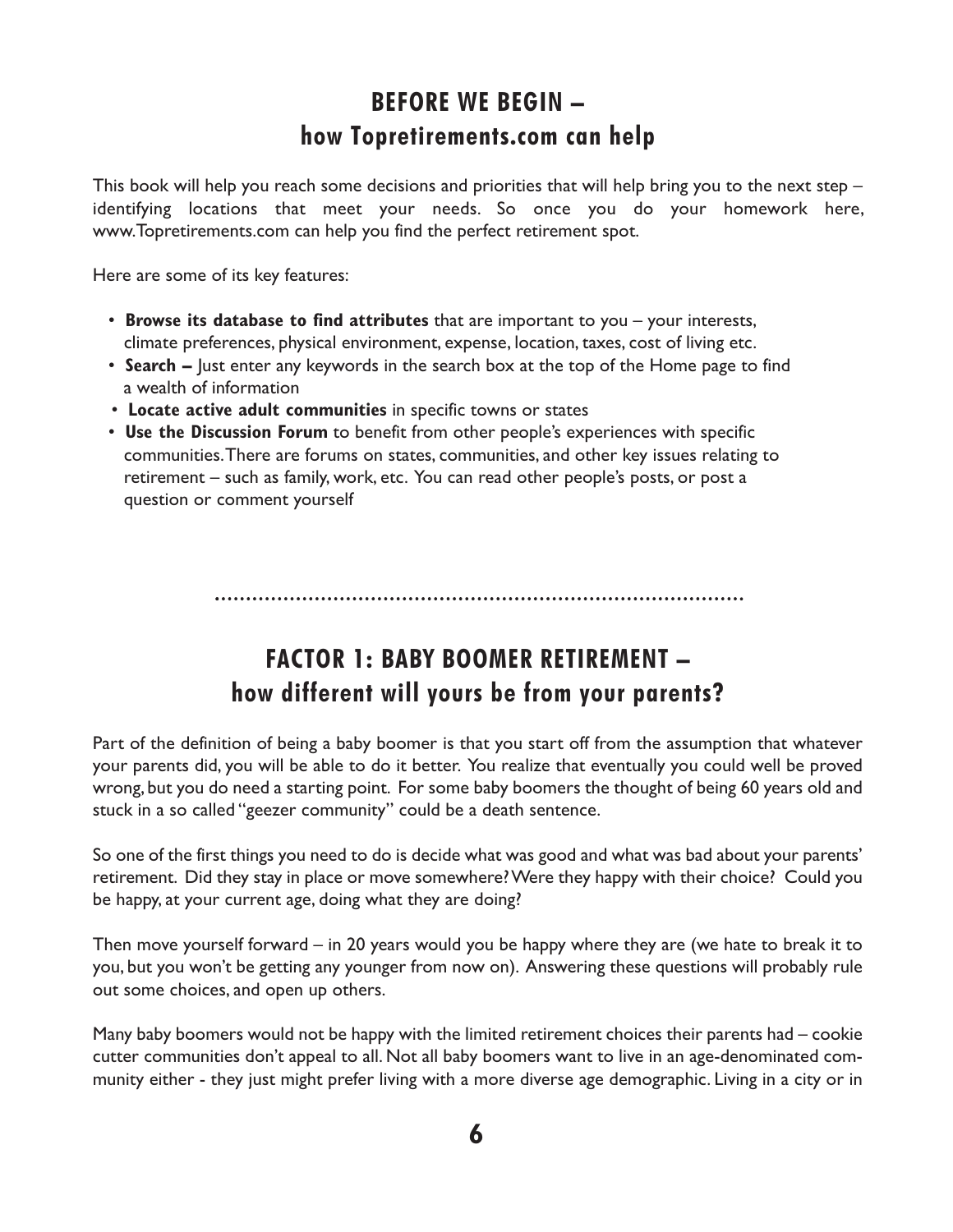a Norman Rockwell small town are concepts that appeal to many baby boomers.

New possibilities are emerging every day to meet rising expectations. Some of these include communities built around dramatically new ideas: hobby farms, urban lite (large planned communities that are selfcontained and adjacent to or within the city),"co-housing" (cooperative communities), and universitysponsored developments.

Many more of these concepts are likely to emerge in the next few years – one of them might be a perfect match for you. So if the idea of traditional retirement doesn't appeal to you, use www.Topretirements.com to help you find your perfect spot.

#### **Baby Boomer's "Not Your Father's Mustache" Checklist**

- ❑ YES ❑ NO Was your parent's retirement solution a good one?
- $\Box$  YES  $\Box$  NO Would you be happy doing what they did?
- ❑ YES ❑ NO In 20 years would you be happy doing what they are doing now?
- What are some of your retirement priorities that are different than your parents?

❑ YES ❑ NO • Do some of the more unique retirement community options discussed in this section appeal to you?

 $\mathcal{L}_\text{G}$  , and the contribution of the contribution of the contribution of the contribution of the contribution of the contribution of the contribution of the contribution of the contribution of the contribution of t

 $\mathcal{L}_\text{G}$  , and the contribution of the contribution of the contribution of the contribution of the contribution of the contribution of the contribution of the contribution of the contribution of the contribution of t

## **FACTOR 2: CLIMATE**

One of the most important factors influencing your decision about where to live in retirement is climate. If you absolutely have to experience four seasons you will have more possibilities than someone who needs to exclude one of those seasons, or at least its extremes.

Obviously, if you have strong climate preferences this will also influence your decision of whether or not to live in an area full-time or part time. Whatever your climate preference, it is something you need to know early on.

If you are someone who demands a warm winter climate, how warm does it have to be in January? Certain parts of the Carolinas, Georgia, Arizona, even California might not make you happy in the coldest winter months.

The communities reviewed on www.Topretirements.com all list the average January temperature, so it is relatively easy to get information to help you with this decision.

Another way to find out about the strength of your preferences is to do some traveling. Spend part of a season in the place(s) you have been considering. If the weather turns out to be typical for that month and you find that you can do the things you want to do, you will have found out some valuable information.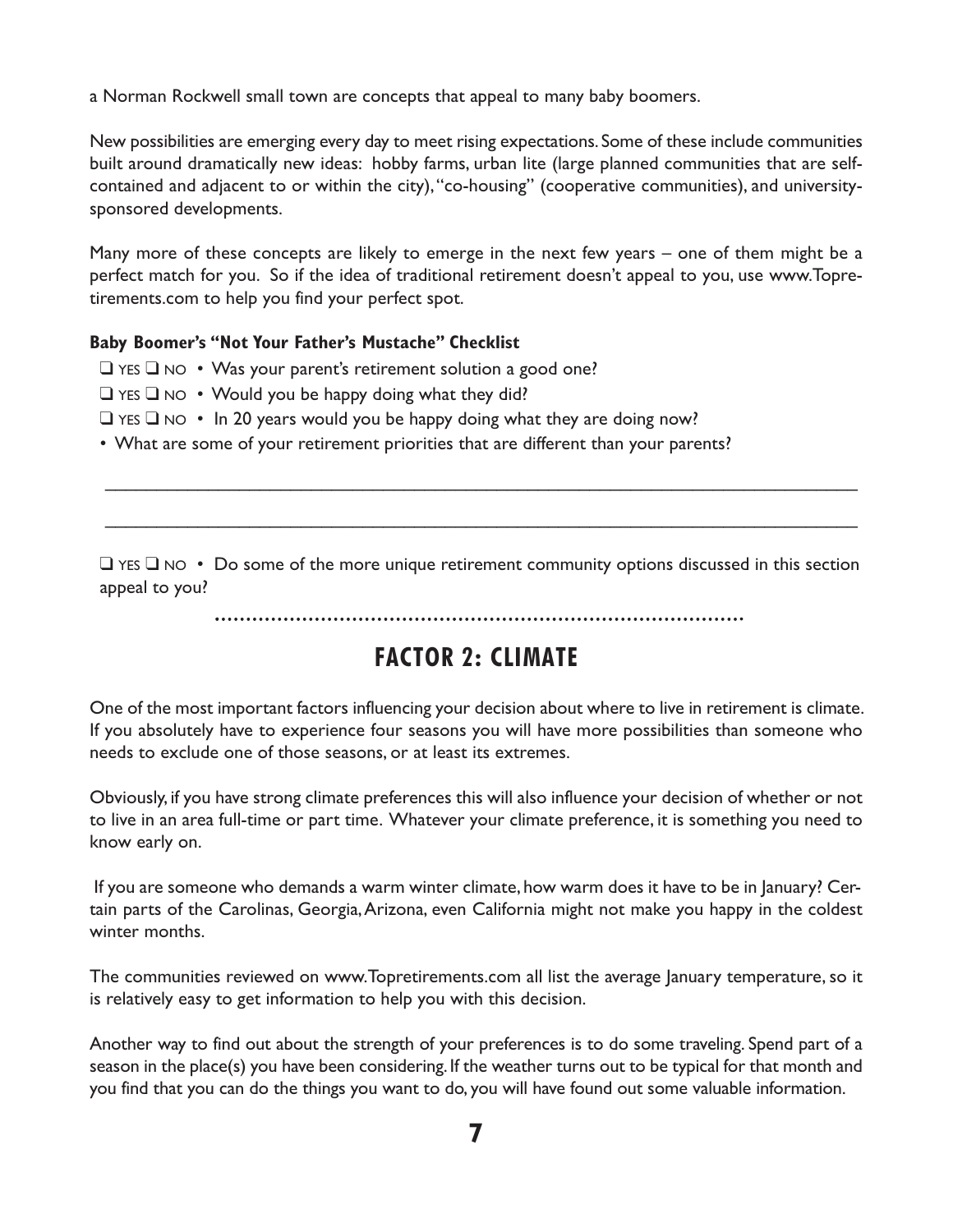For the baby boomer who chooses to live full-time in one place, a Goldilocks climate might be in order - not too hot, not too cold, but just right.The Carolinas, Georgia, northern California, and Oregon are teeming with brand new 55+ adult communities for that very reason.

#### **Climate checklist**

- ❑ YES ❑ NO Are 4 seasons important to you?
- What is the minimum average January temperature that you can tolerate?
- Maximum July high temperature?
- ❑ YES ❑ NO Will you feel deprived emotionally if you don't get to experience 4 seasons?
- $\Box$  YES  $\Box$  NO Is there a winter or summer sport or activity you just can't live without?

## **FACTOR 3: FULL TIME OR PART TIME LOCATION?**

For some couples, particularly those in climates with cold winters, it is very important to be somewhere warm for at least part of the winter. Let's face it; a lot of people don't think the North is that much fun in January and February.

The same people who hate winter would probably be the first to say that the April through October months are fantastic in almost any northern state, and that they would never want to miss that time.

To consider living in two places your finances must permit maintaining two households, even if one of those places isn't too extravagant.

For some folks the idea of two homes might not be out of the question financially, but might represent too much trouble and worry.The hassle factor shouldn't be dismissed, particularly if you are talking about two free standing homes to take care of.

But if you want two or more locations and you think you can work it out financially, we have seen some pretty ingenious ways to execute the idea.

For example, some of our friends have a nice but not fancy condo in Florida for the fall, winter, and spring.They also have a large motor home that they keep up north.They live in a Connecticut motor home park from June through September.

Other people pull off the multiple location idea by renting a seasonal place for a short term, visiting their children, traveling, or a combination of these and other approaches.

The point is that if experiencing two different climates and/or locations is that important to you, you can probably work out a solution – particularly in the relative youth of your first decade or two of retirement.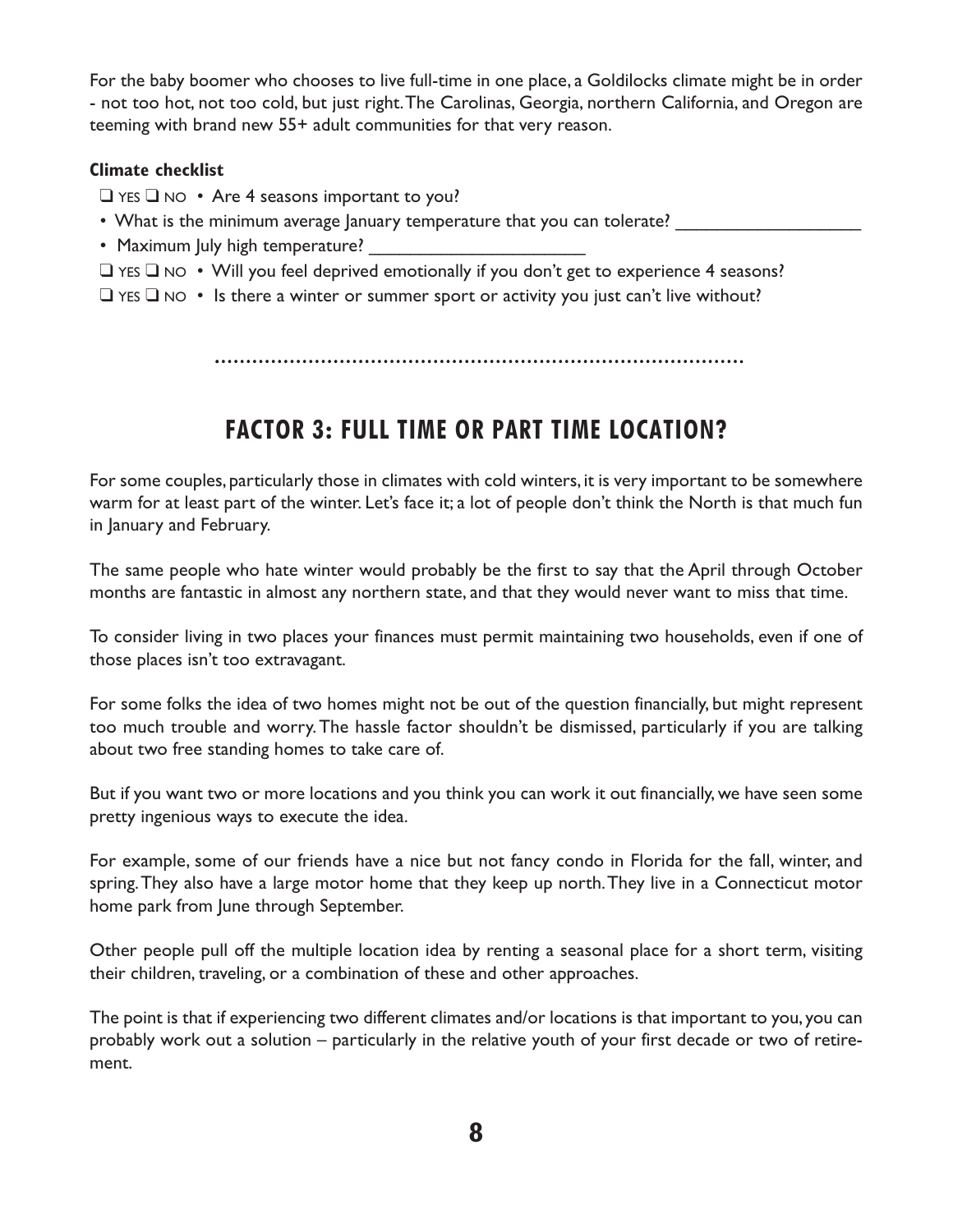The full time vs. part time issue is related to many other topics discussed in this book – climate, finances, family etc. So to reach your decision you will need to weigh a lot of factors.

#### **Full-time or Part-time Location checklist**

- $\Box$  YES  $\Box$  NO Are there 2 or more places/regions/climates where you would like to live?
- ❑ YES ❑ NO Can your financial resources support 2 homes?
- $\Box$  YES  $\Box$  NO If not, are you prepared to find a creative solution?
- ❑ YES ❑ NO Are you prepared to deal with the stress and extra work of living in 2 locations?

## **FACTOR 4: FRIENDS AND FAMILY**

It is amazing how many people we know who have chosen their retirement community based on the friends or family who already live in a particular place. Our bet is that this is the most frequently used method of decision making.

Our parents did that in choosing the 7 Lakes/Leisure Village development in Ft. Myers, FL – they joined their friends who already lived there. For them, it was a terrific decision. Being near familiar people is a good reason to select a place - you've got instant friends, or you have the ability to care for someone who needs the help.

For us, southwest Florida has an edge as long as our parents live there. On the other hand though, we keep thinking that by only looking at places where we already know people, we might be passing up our optimum retirement community.

One exercise you will find easy to do is to take an inventory of where your current friends and family are retired. List all of the places you know about through your contacts. Start asking your friends questions about what it's like to live there, the weather, the costs, and the employment or volunteer opportunities.

Look these places up on this website and find out more. If some sound interesting (and you still want to live near your friends!) start angling to get an invitation to go visit them in season and see for yourself.

Family issues in retirement are probably worth their own book. You might now or soon have some grandchildren. Perhaps you are getting some signals that it would be nice for you to move near those grandchildren so you could see them as they grow up.

While for many people that is a very desirable development, it is also something you should not take lightly. Some people might relish the idea of being next door to children and grandchildren, others might prefer to be just across town so visits have the right level of spontaneity and frequency, and for others still, proximity is a big problem.

One issue that we have seen come up is the grandparents feeling that they are being used as a proxy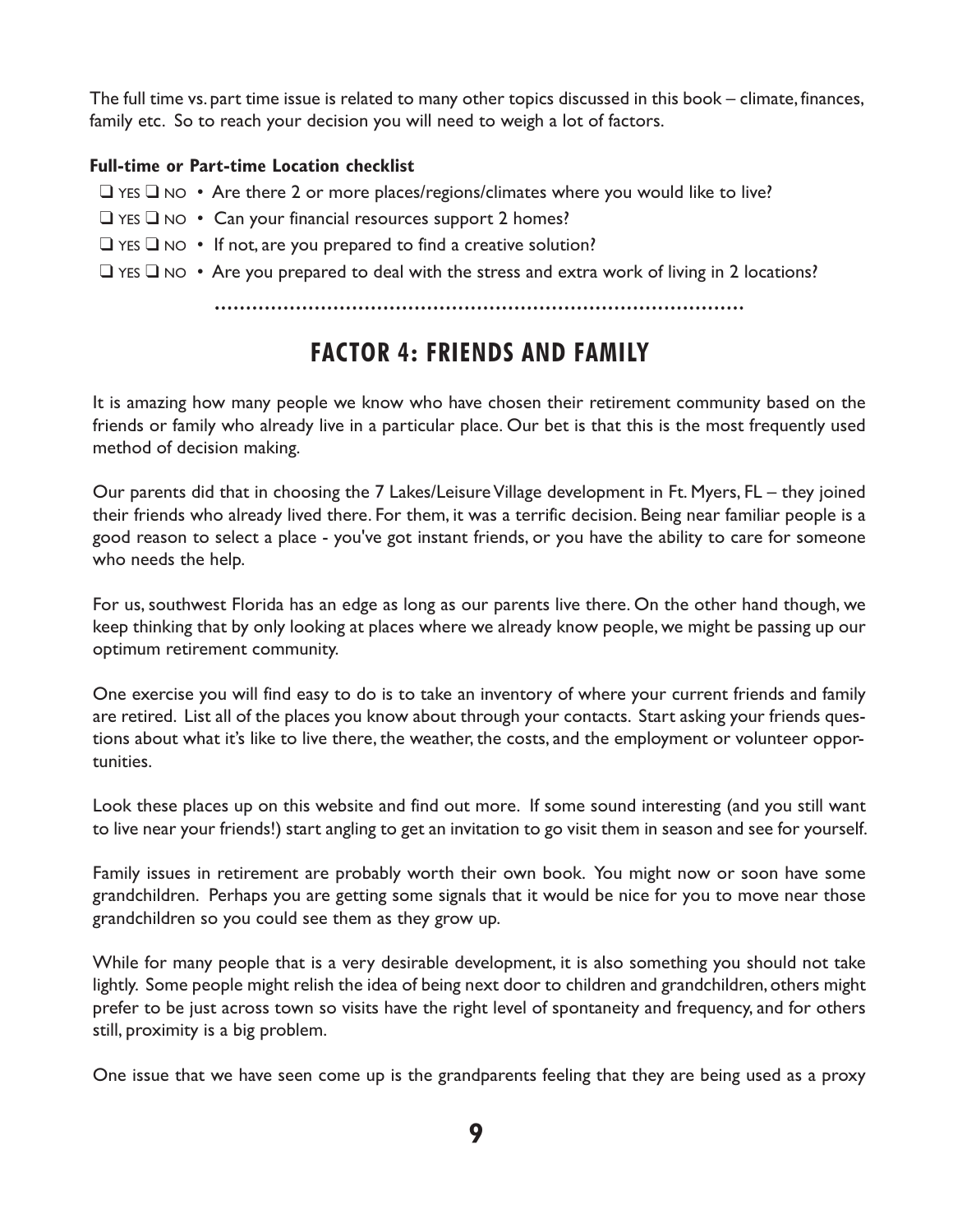daycare center, and another is the children feeling that the grandparents are interfering and causing trouble in the marriage or child-rearing.

So you might not want to be too close. Often this issue is solved by being just the right distance away. Our only point here is – think before you leap.

#### **Family and friends checklist**

- $\Box$  YES  $\Box$  NO Do you have some close friends or family that you want to be near?
- $\Box$  YES  $\Box$  NO Do you have grandchildren that you would like to see frequently?

How frequently - daily, weekly, monthly, quarterly, yearly

- ❑ YES ❑ NO Do you have a minimum distance that you need to keep between you and your children/grandchildren/other relatives?
- $\Box$  YES  $\Box$  NO Do you have elderly parents or other persons that you are going to be responsible for?
- $\Box$  YES  $\Box$  NO Do you or your spouse have a medical condition that could result in your needing care from your children in the next 10 - 20 years?
- List some of the places that friends or family have retired to that sound appealing to you why?

 $\mathcal{L}_\text{G}$  , and the contribution of the contribution of the contribution of the contribution of the contribution of the contribution of the contribution of the contribution of the contribution of the contribution of t

 $\mathcal{L}_\text{G}$  , and the contribution of the contribution of the contribution of the contribution of the contribution of the contribution of the contribution of the contribution of the contribution of the contribution of t

 $\mathcal{L}_\text{G}$  , and the contribution of the contribution of the contribution of the contribution of the contribution of the contribution of the contribution of the contribution of the contribution of the contribution of t

 $\mathcal{L}_\text{G}$  , and the contribution of the contribution of the contribution of the contribution of the contribution of the contribution of the contribution of the contribution of the contribution of the contribution of t

 $\mathcal{L}_\text{G}$  , and the contribution of the contribution of the contribution of the contribution of the contribution of the contribution of the contribution of the contribution of the contribution of the contribution of t

 $\mathcal{L}_\text{G}$  , and the contribution of the contribution of the contribution of the contribution of the contribution of the contribution of the contribution of the contribution of the contribution of the contribution of t

 $\mathcal{L}_\text{G}$  , and the contribution of the contribution of the contribution of the contribution of the contribution of the contribution of the contribution of the contribution of the contribution of the contribution of t

## **FACTOR 5: ARE YOU READY TO START OVER AGAIN?**

Maybe you are happy where you live now - most people are. If that is the case with you, moving away from friends and family, clubs, churches... even familiar stores, could be a big deal. Very likely it will be stressful – maybe not immediately but later on down the road, after you have moved away.

Some people can't face abandoning the familiar and starting over, while others can't wait to get away and get a fresh start.

You need to try to predict how you are going to feel about this issue.Are you and your significant other aligned on this? (If you are not, don't panic. We discuss this issue in greater detail later on).

Realize of course there are half steps – moving to a place where you already know others, keeping a smaller place in the town where you live now, etc. But if either you or your spouse hates the prospect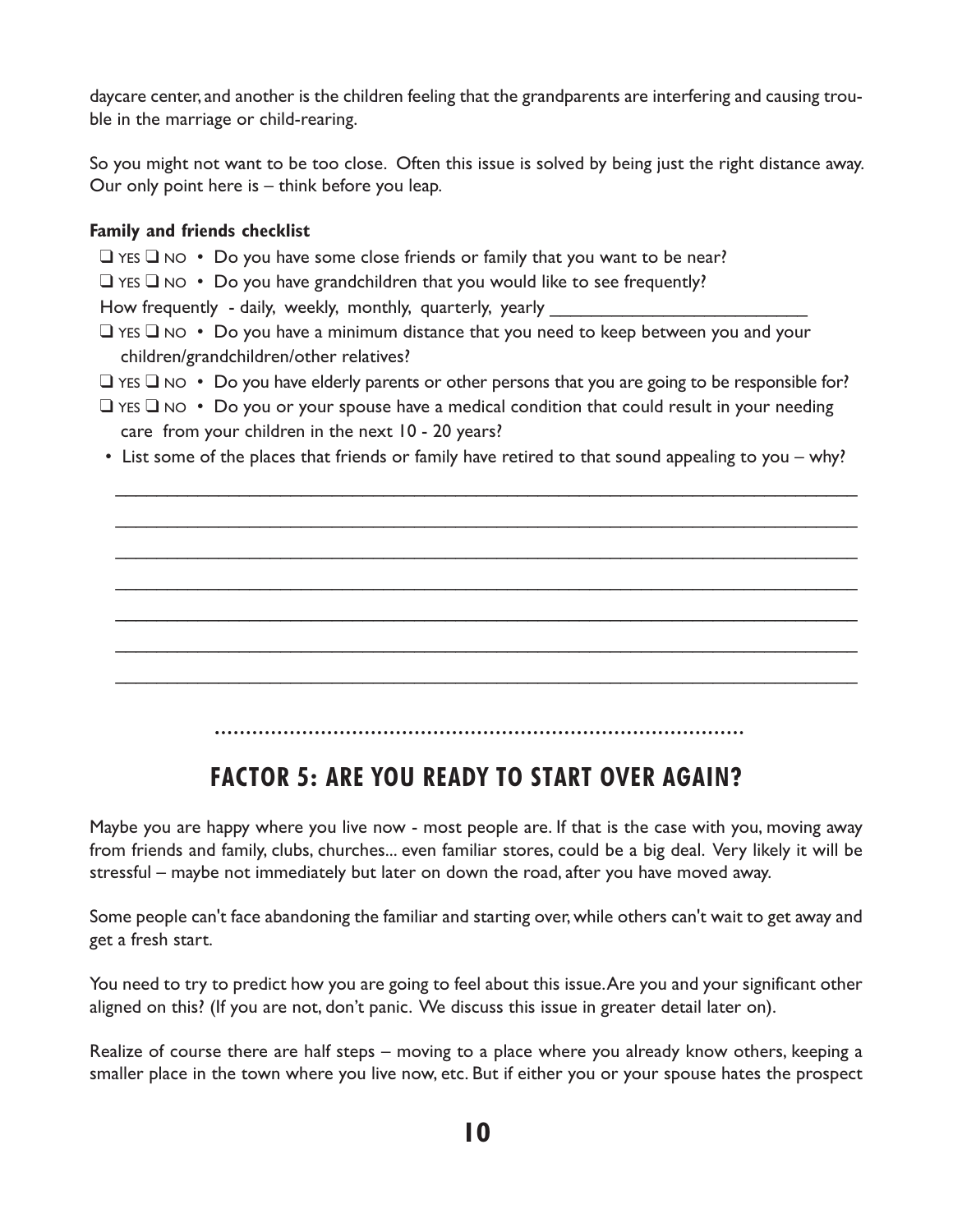of starting over, consider that before you sell the ancestral split-level, tag sale your furniture, and move 500 miles away to a town where you don't know a soul.

If you are an outgoing person who enjoys meeting new people, starting over again will be easy. Likewise even if you are not, but you choose a retirement location with a built-in infrastructure that encourages mingling, that will help ease the transition.

Retirement communities tend to be very social places where you can't help meeting new people with similar interests. Living in a general community of detached single family homes will make meeting new friends harder. On the other hand, you might be rewarded with more diversity in your friends, including their ages.

Outside work, volunteering, church, sports, and clubs can make finding new friends easier, if you make the effort.

If you do decide to move away from where you live now, make a pact with your spouse that you are going to be committed to meeting new people right away.

Join in; make yourself a little more outgoing than you are now. You might not stay close over time with the friends you make right away, but at least you will be out there having fun and looking for people that you can share good times with.

#### **Starting Over Checklist**

- ❑ YES ❑ NO Do you make new friends easily?
- $\Box$  YES  $\Box$  NO Does the thought of a totally new community give you panic attacks?
- ❑ YES ❑ NO Do you have some activities and interests that would lead you to a group of like-minded people?
- $\Box$  YES  $\Box$  NO Do you think you would be better off in an active adult community than in one that has age diversity?
- $\Box$  YES  $\Box$  NO Are you ready for a big change or a new adventure in your life?

## **FACTOR 6: FINANCIAL CONSIDERATIONS**

Here's a mega-topic for retirees if there ever was one. This chapter is not going to tell you how to save your money, or calculate how much you can spend, or show you how long you can last before the money runs out. There are plenty of places to go for that help.

Rather, this section is to help you by outlining some of the financial considerations you should consider when making your choice of a retirement community.

Some of these factors are taxes, the cost of living, type of community, community and activity charges, and what kind of setting you feel comfortable in.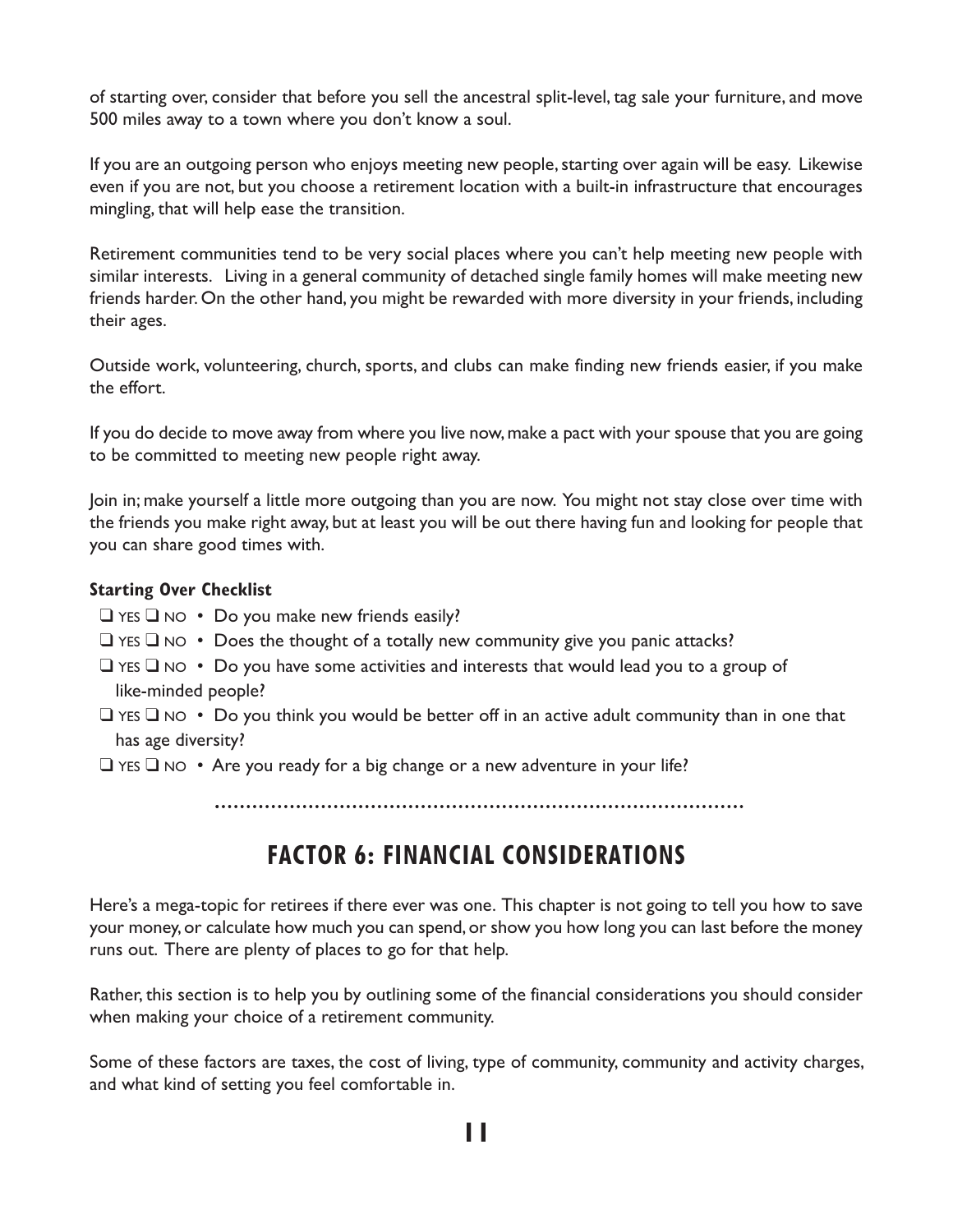**Taxes** are a critical deciding point for some people.The state tax situation varies greatly across the U.S. You can choose to live in one of the states that are tax friendly.

There are only 5 states that do not currently have a state sales tax:Alaska, Delaware, New Hampshire, Oregon, and Montana. Most states permit local governments to add a sales tax on top of the sales tax. Those taxes can add up, so it is good to research that if sales taxes are important to you.

Income taxes – Alaska, Florida, Nevada, South Dakota, Texas, Washington, and Wyoming are the only states without an income tax. In New Hampshire and Tennessee the income tax only applies to income from interest and dividends.

There are special tax laws here and there that might affect you, but not other people. For example, there are some states that do not tax military retirement pensions – a key factor for those who have served in the armed forces.

State taxes can also be deceiving – some states permit an additional income tax at the local level on top of the state tax, which has the effect of turning a low tax state into a high tax state. Likewise sales tax rates might be low, but local add-ons turn the compound tax rate into a hefty number.

If taxes are important to you, it is best to do some research on the Internet or ask your accountant.One website that has some good state tax information is the Tax Foundation, http://www.taxfoundation.org/taxdata/show/336.html. In Florida this resource is very helpful http://sun6.dms.state.fl.us/dor/taxes/

**Cost of living** is a big thing to think about. Alaska, for example, is almost tax-free, but it is an extraordinarily expensive place to live. Places that are obviously attractive to people with high incomes tend to be high-priced – like Naples, Florida.

Some places in the south, a little farther from the beaten track, like Hot Springs,Arkansas, can be good bargains and provide a rich lifestyle on modest prices. Do your research and you will get more for your money.

For your information, all communities reviewed at www.Topretirements.com have a cost of living index, which you can use as a search parameter.

**Type of community.** If you want to live in a gated community with all kinds of high-end amenities, you will have to pay for that somehow. But realize that there are big cost differences among communities that provide essentially the same menu of services; you can shop for the best bargain.

Long-term appreciation possibilities are another factor – although it might be your heirs that get that benefit. Investigate these expense factors before you get too serious about buying anywhere.

Disregarding for a moment what you can afford, do you want to live in an upscale community or one that is more modest? Obviously you will use up economic resources (including cost of capital) at one faster than you will at another.

Some people, even though they can afford the finest lifestyle, feel uncomfortable about spending more money than they have to. Other people like to have the best of everything, and live around people who have the same outlook.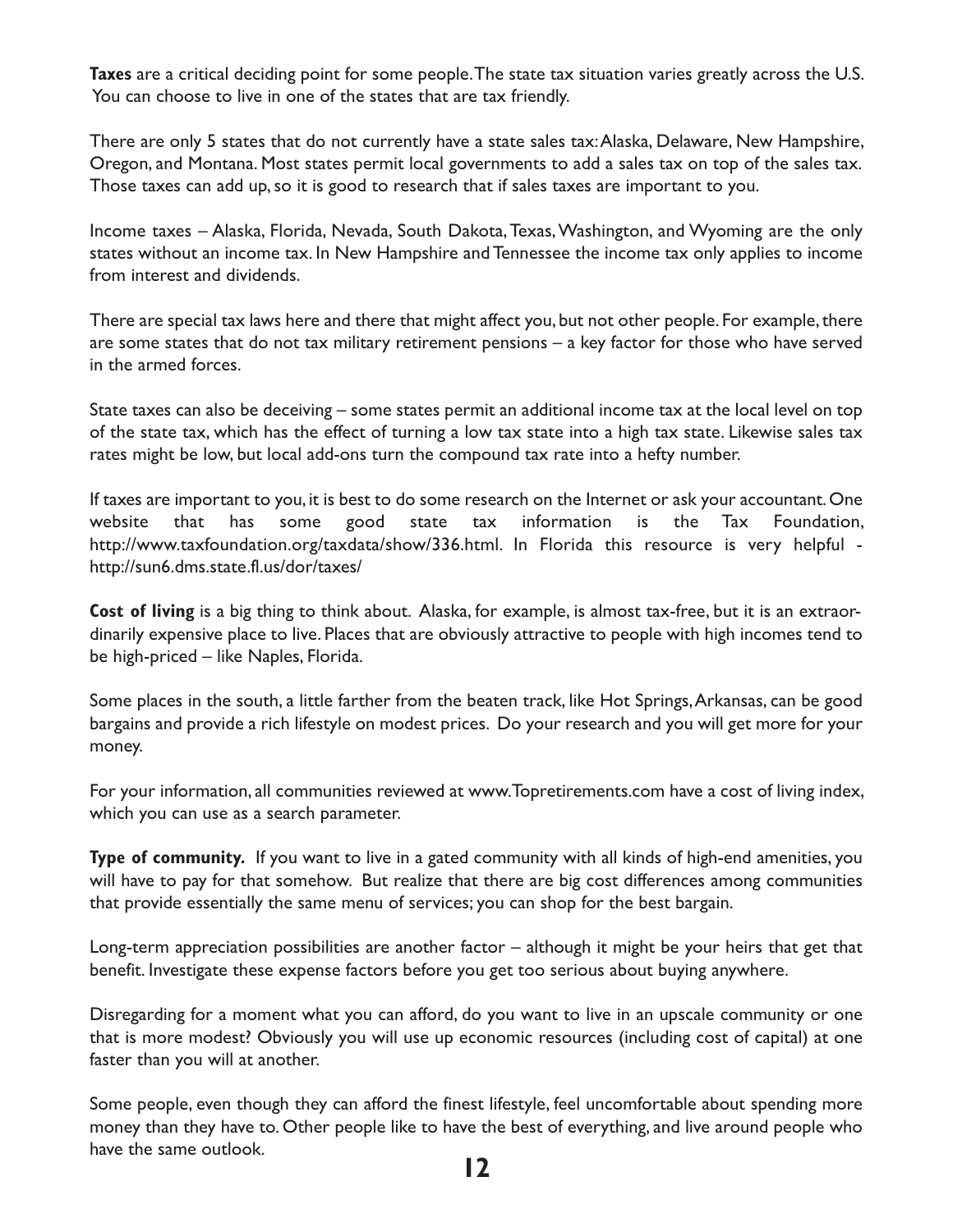**Activity fees and other considerations.** Some communities are all-inclusive – for one fee you get all the services that are offered. In that situation the more you use, the better your deal. In other places there are usage fees – fairer for those, for example, who live in a golfing community but don't play.

Beyond these types of fees there are many other considerations. At equity country clubs, for example, you might have to pay a fairly large membership initiation fee to join - \$50,000 would not be unheard of for a really nice club in a prosperous area.

A similar club in the same area might include golf for far less as part of the basic entry fee and/or community dues.The latter situation might seem like a better deal. But, if the country club is crowded and you can only get 3 tee times a week and you have little control over when you get to play, the bargain fee might not be worth it – compared to an equity club where you can play anytime you want.

Some places will give you your entire entry fee back; others only a portion. The point: compare and ask questions before you buy.

#### **Financial Checklist and Inventory**

❑ YES ❑ NO • Will your income and resources make retirement a tough squeeze financially?

- If resources are tight, how willing are you to take tradeoffs getting a job, living in one place, cutting back?
- ❑ YES ❑ NO Are income, property and sales taxes important considerations for you?
- $\Box$  YES  $\Box$  NO Is it important that you find a community with a lower cost of living?
- What type of community do you want to live in is only the best good enough, or would that make you feel uncomfortable?
- When it comes to community and activity charges, would your life style and finances lead you towards an all-inclusive or a la carte menu?

❑ YES ❑ NO • Would you be prepared to invest in an equity country club?

❑ YES ❑ NO • Is some activity so important to you that you might not get enough of it in an all-inclusive community?

## **FACTOR 7: WHAT DO YOU WANT TO DO WITH THE REST OF YOUR LIFE?**

The next four topics are very closely related – life goals, recreation, work, and volunteering. But we will treat them separately to help you consider them more carefully.

One beauty of retirement is that you get a fresh slate for the rest of your life; anything is possible. But an even better thing is that you have accumulated a lot more wisdom than you probably had when you were a baby boomer fresh out of college. Your decisions are likely to be a lot smarter.

This might sound corny, but here's a simple exercise that is the best way to get some good insight - write down a list of the 10 things you want to do before you leave this earth. Most of them aren't dependent on where you live, but some might be easier in certain locales.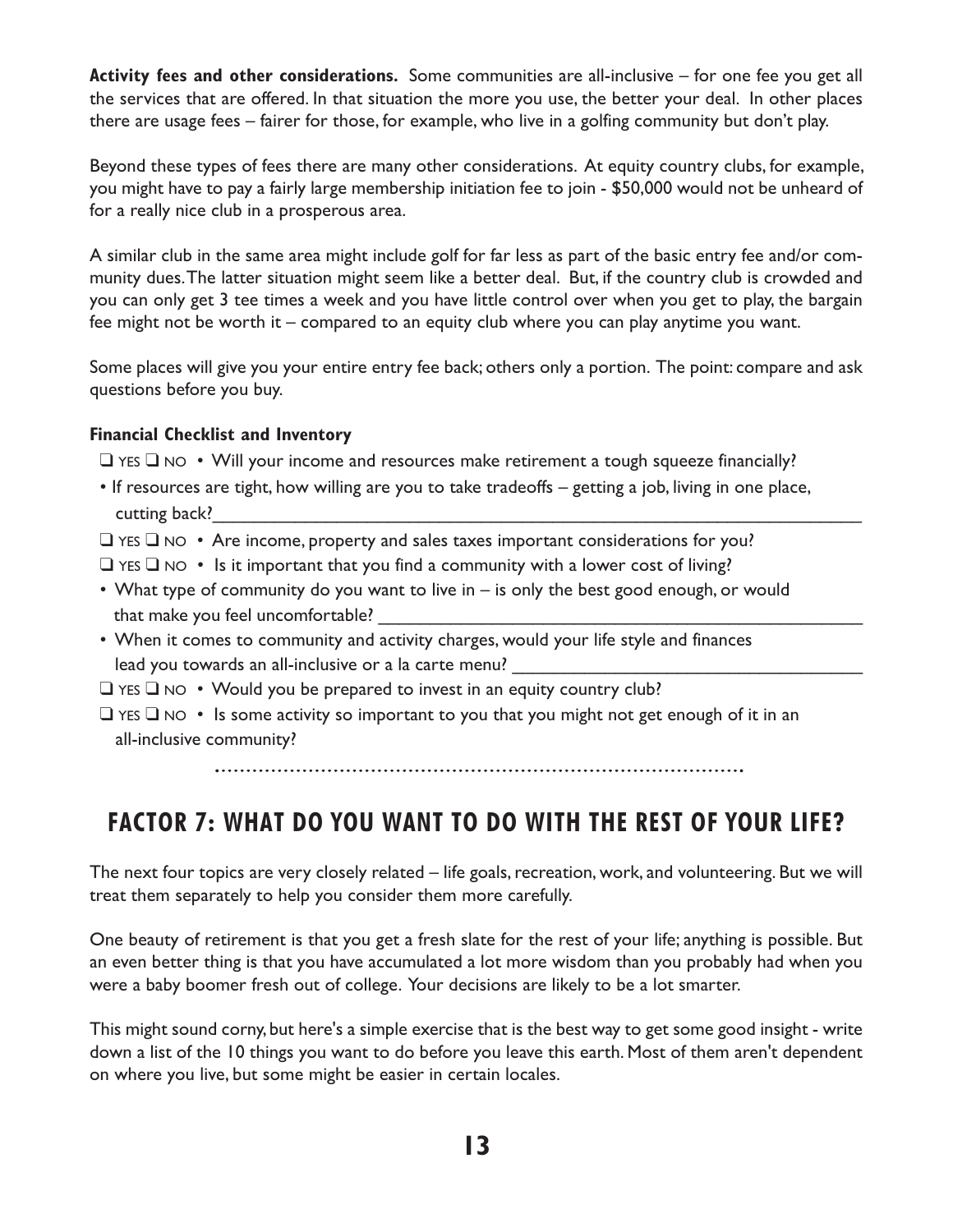For instance, if one of your goals is to spend more time with your children or grandchildren, don't move too far away from them. If you want to collect seashells, stick close to the ocean. If farming is important to you, maybe you should move to a hobby farm development. And if getting a daily dose of culture is important to you, then you better scope out a large city or university town.

Bottom line on this question - know what's important to you.This knowledge will help make sure that your choice of retirement community lets you realize your dreams.

#### **What will you do checklist**

- ❑ YES ❑ NO Have you written out your list of the 10 things you want to do before you can't?
- $\Box$  YES  $\Box$  NO Do you have enough money to maintain your current lifestyle?
- If not, what would you like to cut travel, house size, cars, recreation/hobbies?
- If you don't have enough money and don't want to cut expenses– what kind of work would you like to do? \_\_\_\_\_\_\_\_\_\_\_\_\_\_\_\_\_\_\_\_\_\_\_\_\_\_\_\_\_\_\_\_\_\_\_\_\_\_\_\_\_\_\_\_\_\_\_\_\_\_\_\_\_\_\_\_\_\_\_\_
- If you are not working, what do you think you will do everyday that will keep your mind and body engaged?
- How important is volunteering? The state of the state of the state of the state of the state of the state of the state of the state of the state of the state of the state of the state of the state of the state of the sta
- What kind of volunteering would you like to do?
- ❑ YES ❑ NO Do you want to start or purchase a business?

## **FACTOR 8: RECREATION - WHAT DO YOU WANT TO DO FOR FUN?**

Recreational considerations are generally a no-brainer for any baby boomer worth his first Beatles album. If you like to fish, play golf, attend plays, stay home and watch Netflix movies … whatever – there are plenty of choices that will fit your interests.

Usually the only caution you might have with recreation is too much conflict with another factor – you move to a city to be near loved ones, only to discover that golf is generally harder in big cities.

Or you opt for a golfing community in North Carolina's Asheville region, only to discover that you really wish you were closer to the beach when the grandchildren come to visit.

Or you move to a tennis community only to find that its biggest cultural event revolves around discussing last night's TV sitcom.

Best way to avoid problems on this issue? Fill out the activities checklist in this book.Then make sure your top choices have some capabilities for the "musts" on your list.

#### **Recreation Checklist**

• What are your top 3 recreation priorities?

 $\mathcal{L}_\mathcal{L} = \{ \mathcal{L}_\mathcal{L} = \{ \mathcal{L}_\mathcal{L} = \{ \mathcal{L}_\mathcal{L} = \{ \mathcal{L}_\mathcal{L} = \{ \mathcal{L}_\mathcal{L} = \{ \mathcal{L}_\mathcal{L} = \{ \mathcal{L}_\mathcal{L} = \{ \mathcal{L}_\mathcal{L} = \{ \mathcal{L}_\mathcal{L} = \{ \mathcal{L}_\mathcal{L} = \{ \mathcal{L}_\mathcal{L} = \{ \mathcal{L}_\mathcal{L} = \{ \mathcal{L}_\mathcal{L} = \{ \mathcal{L}_\mathcal{$ \_\_\_\_\_\_\_\_\_\_\_\_\_\_\_\_\_\_\_\_\_\_\_\_\_\_\_\_\_\_\_\_\_\_\_\_\_\_\_\_\_\_\_\_\_\_\_\_\_\_\_\_\_\_\_\_\_\_\_\_\_\_\_\_\_\_\_\_\_\_\_ \_\_\_\_\_\_\_\_\_\_\_\_\_\_\_\_\_\_\_\_\_\_\_\_\_\_\_\_\_\_\_\_\_\_\_\_\_\_\_\_\_\_\_\_\_\_\_\_\_\_\_\_\_\_\_\_\_\_\_\_\_\_\_\_\_\_\_\_\_\_\_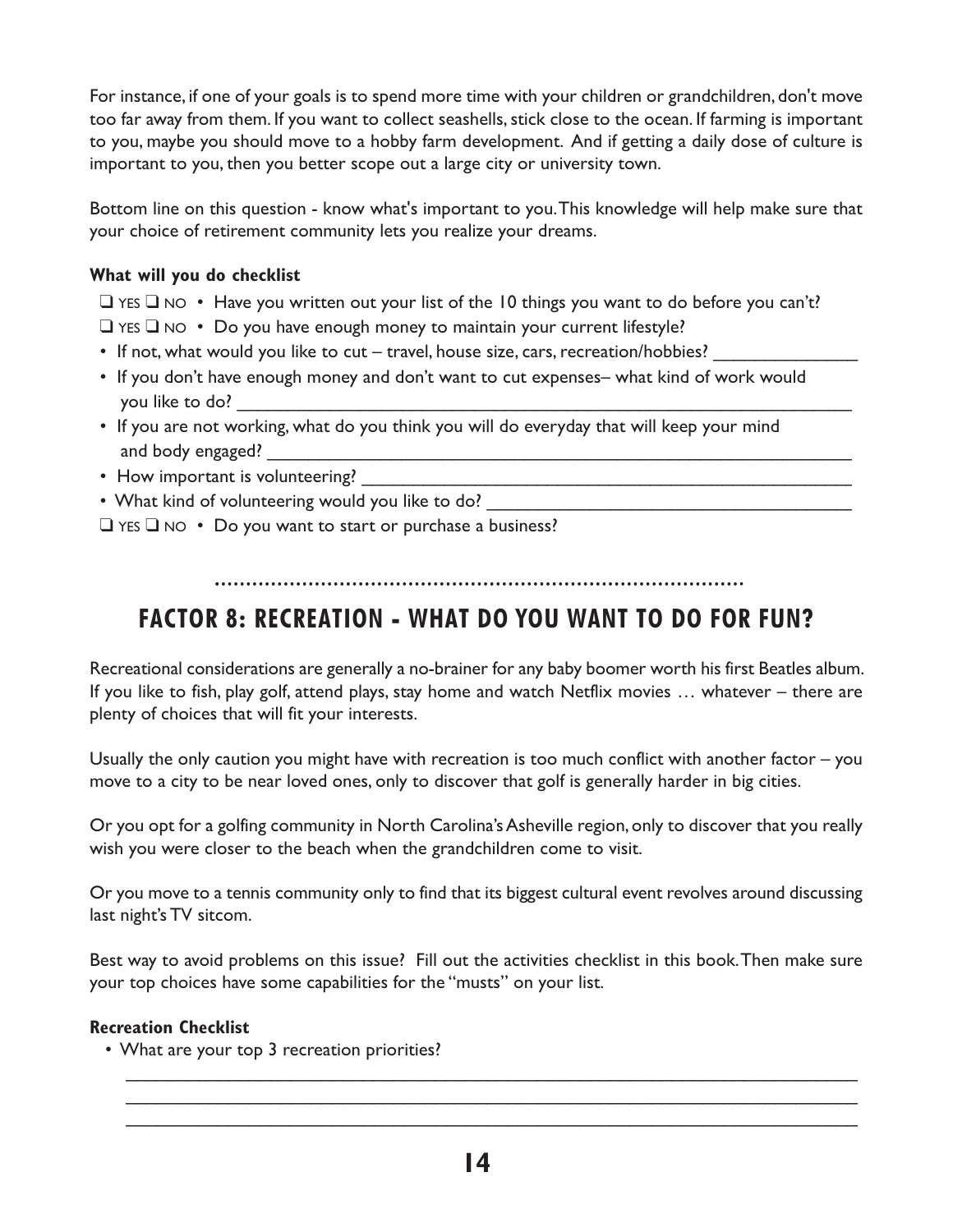- If you had to give up one, which one would it be?
- What is the top recreation priority of your spouse?
- What is the top recreation priority of your children?
- What is the top recreation priority of your grandchildren?
- Do your top recreation opportunities dictate or preclude certain locations?

\_\_\_\_\_\_\_\_\_\_\_\_\_\_\_\_\_\_\_\_\_\_\_\_\_\_\_\_\_\_\_\_\_\_\_\_\_\_\_\_\_\_\_\_\_\_\_\_\_\_\_\_\_\_\_\_\_\_\_\_\_\_\_\_\_\_\_\_\_\_\_

\_\_\_\_\_\_\_\_\_\_\_\_\_\_\_\_\_\_\_\_\_\_\_\_\_\_\_\_\_\_\_\_\_\_\_\_\_\_\_\_\_\_\_\_\_\_\_\_\_\_\_\_\_\_\_\_\_\_\_\_\_\_\_\_\_\_\_\_\_\_\_

\_\_\_\_\_\_\_\_\_\_\_\_\_\_\_\_\_\_\_\_\_\_\_\_\_\_\_\_\_\_\_\_\_\_\_\_\_\_\_\_\_\_\_\_\_\_\_\_\_\_\_\_\_\_\_\_\_\_\_\_\_\_\_\_\_\_\_\_\_\_\_

\_\_\_\_\_\_\_\_\_\_\_\_\_\_\_\_\_\_\_\_\_\_\_\_\_\_\_\_\_\_\_\_\_\_\_\_\_\_\_\_\_\_\_\_\_\_\_\_\_\_\_\_\_\_\_\_\_\_\_\_\_\_\_\_\_\_\_\_\_\_\_

\_\_\_\_\_\_\_\_\_\_\_\_\_\_\_\_\_\_\_\_\_\_\_\_\_\_\_\_\_\_\_\_\_\_\_\_\_\_\_\_\_\_\_\_\_\_\_\_\_\_\_\_\_\_\_\_\_\_\_\_\_\_\_\_\_\_\_\_\_\_\_

## **FACTOR 9: WILL YOU BE WORKING?**

For some baby boomers work will be essential in retirement, or they will have to reduce their style of living. A recent Gallup Poll found that only 50% of working adults expect to have finances that will let them live comfortably in retirement.

But even for those who will have the money for a comfortable retirement, work is in the picture - a Gallup Poll found that fully 64% of non-retired adults with some college education say they are likely to work in retirement.

Location is a non-issue if you can work from home. But if you need to work for the money or because you have a psychological need to do that, you had best pick a place that has the kind of employment opportunities that make you happy.

Obviously if your work requires you to be in a big metro area, a rural area will not be helpful. If parttime service work is what you need, retiring to a tourist area will probably present a wide-range of opportunities.

#### **Working Checklist**

- ❑ YES ❑ NO Will your financial picture require you to work?
- $\Box$  YES  $\Box$  NO Is it important for you to work, regardless of the money?
- ❑ YES ❑ NO Do you care if the work is full time or part-time?
- Do you want/require/have the ability for professional level work, or do you just want to stay busy?
- $\Box$  YES  $\Box$  NO Are you prepared to move somewhere that has the best work opportunity for you, even if it is not your top choice otherwise?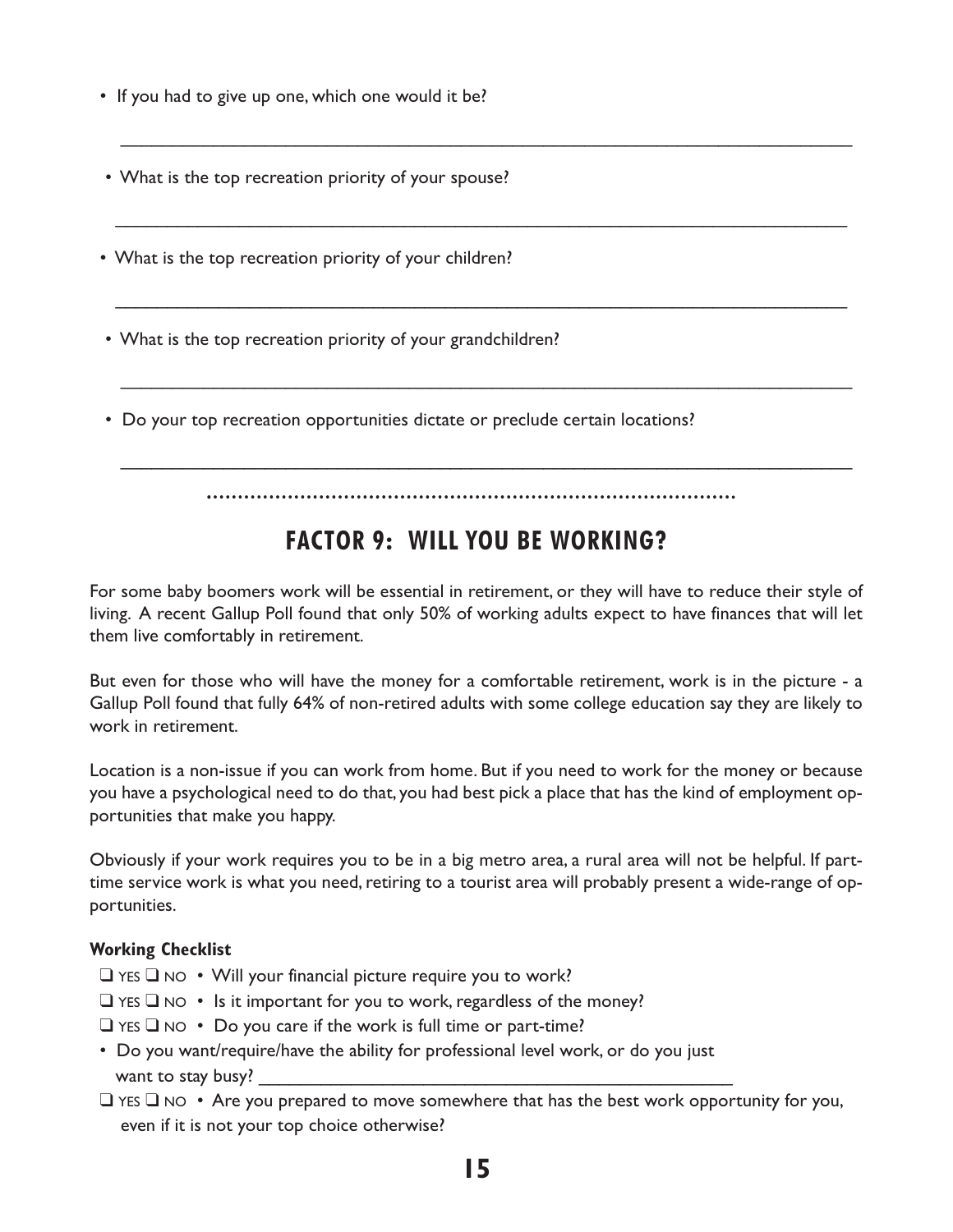## **FACTOR 10: IS VOLUNTEER WORK IMPORTANT TO YOU?**

Recently we looked into a chat room for early retirees and were pleased to read the same advice over and over again for new retirees – "get a volunteer job somewhere."

The overwhelming consensus was that volunteering not only gives you something to do and adds structure to your life, but it can also add meaning.Obviously that bodes well forAmerica that so many people want to help others.

So you might want to consider the volunteering opportunities that are available wherever you live. Meals onWheels, Habitat for Humanity, libraries, and schools all depend on volunteers.

If you choose to live in a retirement community, they need lots of volunteers to run social events and programs. Just make sure that the kinds of volunteer work that interest you are nearby.

For example, if you want to be part of the group of volunteer senior business executives (SCORE) helping small businesses, make sure there is a chapter is in the area. Likewise if you have a desire to work for a specific type of organization, do some research to see what kind of agencies there are in your new area.

#### **Volunteer Checklist**

 $\Box$  YES  $\Box$  NO • Are you interested in helping others?

• Do you want it to be hands on with other people, or would you rather be behind the scenes?

 $\mathcal{L}_\mathcal{L} = \{ \mathcal{L}_\mathcal{L} = \{ \mathcal{L}_\mathcal{L} = \{ \mathcal{L}_\mathcal{L} = \{ \mathcal{L}_\mathcal{L} = \{ \mathcal{L}_\mathcal{L} = \{ \mathcal{L}_\mathcal{L} = \{ \mathcal{L}_\mathcal{L} = \{ \mathcal{L}_\mathcal{L} = \{ \mathcal{L}_\mathcal{L} = \{ \mathcal{L}_\mathcal{L} = \{ \mathcal{L}_\mathcal{L} = \{ \mathcal{L}_\mathcal{L} = \{ \mathcal{L}_\mathcal{L} = \{ \mathcal{L}_\mathcal{$ 

• How much time do you have to commit?

- ❑ YES ❑ NO Have you searched different communities to see what charitable organizations are located there?
- What causes, interests, or people would you most like to help?

 $\mathcal{L}_\text{G}$  , and the contribution of the contribution of the contribution of the contribution of the contribution of the contribution of the contribution of the contribution of the contribution of the contribution of t

## **FACTOR 11: DO YOU AND YOUR SPOUSE HAVE THE SAME DREAMS?**

Ah, everything was going so well. And then . . . you realized that your significant other has a completely different idea about retirement living from yours.

For example, you see yourself sunning by the pool all winter, only to find out that your partner dreams about nothing but ice-fishing – it's an important part of his life that he just can't give up!

Or, with both of you ready for a better climate and a chance to cash in on the home equity you've built up in an expensive suburb, it suddenly dawns on you that you just can't leave your friends, your church, your family, your garden. Your spouse can let all that go, but you cannot.

This kind of situation spells Conflict with a capital C. It can be the one of the most insurmountable prob-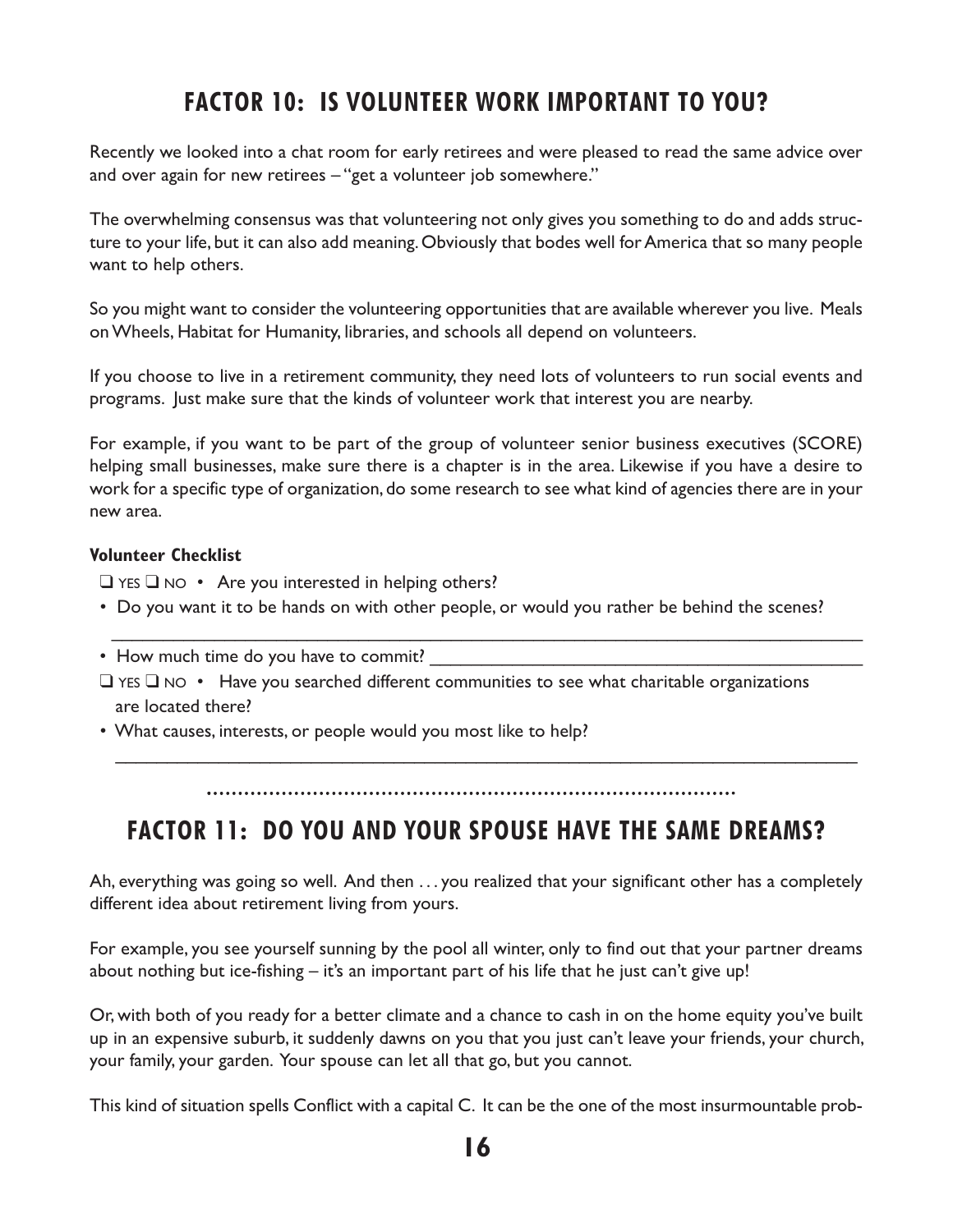lems for prospective retirees - finding out that your dream retirement is the polar opposite of your spouse's.

So what can you do? For starters, find out that this situation exists sooner rather than later.Talk about retirement together, use the exercises in this book, and explore some retirement options on the ground to test your fears, apprehensions, and fixed ideas.

A really bad idea is to convince your partner to move to a place against his or her will – a surefire way to bring on a future disaster. Instead, a compromise might be possible – after all wouldn't it be better for two of you to be reasonably happy than one of you to be totally miserable?

One kind of compromise might be to spend part of the year in one place, and part in another. Or stay in one place but commit to some long trips together that fulfill the other partner's dream.

Yet another compromise might be to meet each other halfway – in the Carolinas rather than Maine, or in California near the mountains instead of Maine.

If after lots of talks you still seem conflicted, you might profit from the services of a mediator or counselor. You don't have to be crazy to use a professional like this. You would be a lot smarter to tap their expertise than to spend the rest of your life resentful and unhappy.

#### **Spousal Compatibility checklist**

- ❑ YES ❑ NO Have you talked about what each of you wants in retirement?
- ❑ YES ❑ NO Do either or both of you want to work or be involved in volunteer work?
- $\Box$  YES  $\Box$  NO Do you and your spouse share the same dreams about where to live?
- ❑ YES ❑ NO Are you both willing to relocate?
- ❑ YES ❑ NO Are you both willing to leave your current home and community?
- $\Box$  YES  $\Box$  NO If you can both decide where to live, are you aligned on the type of community you seek?
- ❑ YES ❑ NO If you are not aligned on these issues, do you think you can work out a compromise?

## **FACTOR 12: WHAT KIND OF PHYSICAL ENVIRONMENT DO YOU WANT?**

Again, this is the beauty of retirement as a place to start over.

Maybe you have spent your entire working career living in a large city or the suburbs.You dream of being near the mountains, in a small town, or enjoying an active adult lakeside community. Or perhaps the opposite – you've been stuck in a small town and now have an irresistible hankering to be where the action is  $-$  either in a city or a university setting.

Whatever your dream, this is your chance to do something about it. Your job - the big thing that has held you back, is no longer a factor!

It will only take you a second to fill out this checklist and find out what you probably already know – about yourself anyway.Then go to www.Topretirements.com and browse by environment – it will help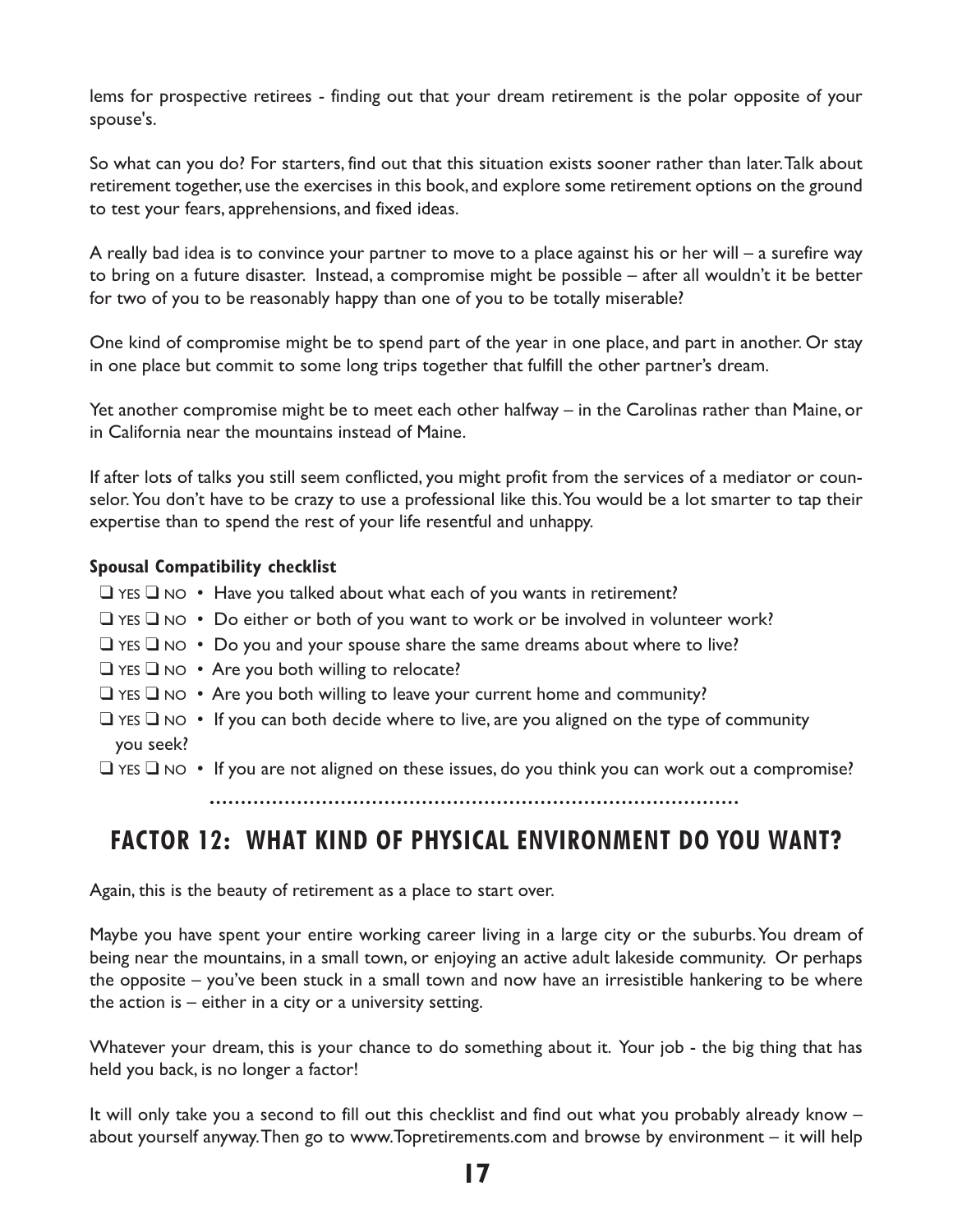you identify some good choices that match your criteria.

Note that some choices combine several factors – for example many cities or communities are not only near the beach or mountains, but they are also university towns. These "Variety Pack" kinds of places might be good choices if you decide you need to make a compromise choice.

#### **Physical environment checklist**

- What type of physical setting do you most want to live in? \_\_\_\_\_\_\_\_\_\_\_\_\_\_\_\_\_\_\_
- What type are you least interested in living in?
- ❑ YES ❑ NO Will your top physical environment also make it easy to accomplish your other priorities – like family or work?
- $\Box$  YES  $\Box$  NO Are you and your significant other aligned on the issue or willing to compromise?

## **FACTOR 13: ACTIVE ADULT 55+ COMMUNITIES VERSUS A GENERAL (MIXED GENERATIONS) COMMUNITY?**

This can be a very difficult choice for many people. Part of you might find a gated tennis community extremely appealing: Like-minded people, built-in recreational opportunities, community events, and no need to drive your car for days on end have their attractions.

But, if you are like a lot of other baby boomers, the thought of being sequestered with a bunch of old people (everyone but you and me!) for the rest of your life could be the equivalent of listening to a continuously looping tape of Jerry Lewis's laugh.

The thought of being in a gated community with no one but clones of you might seem very boring to some, and nothing but excitement to others!

Living in two places is again, a good solution for many. That way, part of the year you can live with a diverse group of people, and the other part with folks that share your same interests.

If that solution is not possible then you might consider a planned community that is not exclusively for active adults, like Seaside, Florida - or Atlantic Station, Georgia. A university-sponsored adult community could be a good choice – there are usually good amenities provided and you will be exposed to students and faculty as well as your peers.

Whatever you do, interview and examine well, and make your choice against your life goal priorities.

#### **Type of community checklist**

- ❑ YES ❑ NO Does an adult 55+ or mixed generation development appeal to you?
- ❑ YES ❑ NO Do you want or need the structure a development might have for meeting people?
- ❑ YES ❑ NO Do the recreation,security, conveniences, and social opportunities of a development have strong appeal for you?
- $\Box$  YES  $\Box$  NO Is it important for you to live in a traditional community with a downtown and the accoutrements of normal living?
- How important is it that you live with people of all ages?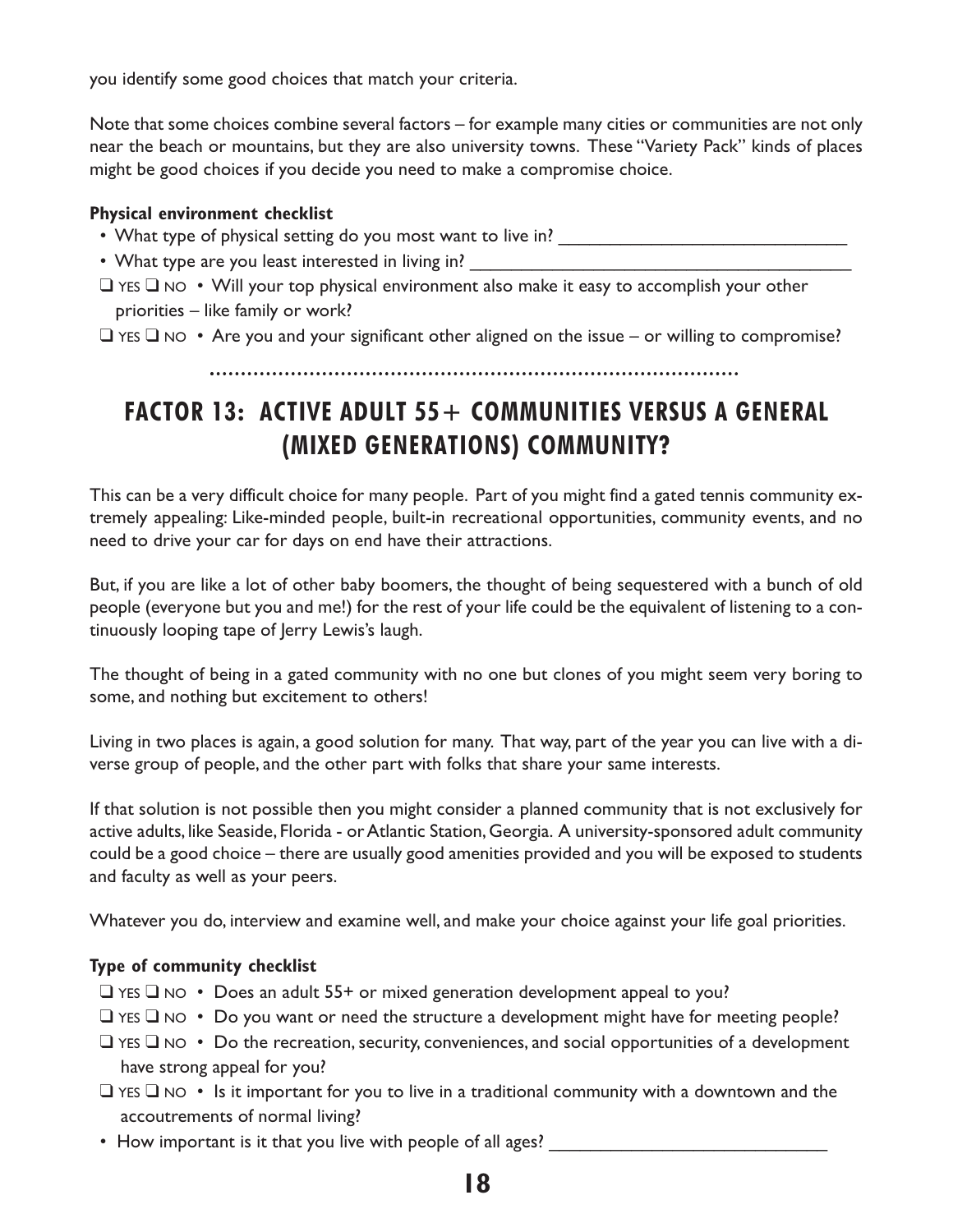## **FACTOR 14: DO YOU WANT TO MAKE ONE MOVE FOR THE REST OF YOUR LIFE?**

This sounds easy, but it's not. Retirement and old age are a continuum, as anyone with an aging parent can attest. Right now you might be a very vital 60 years old. But what happens if (when) you or your spouse has a stroke or some other debilitating illness?

Failure to prepare for this type of event is one of the biggest mistakes made by retirees. People fail to consider that all of us eventually lose our faculties and health - if we are lucky enough to live that long! Along the way, many of us will lose our health, memories, ability to drive, and ability to live independently.

Let's say you move to a 55+ community with 3 golf courses and 18 tennis courts, and you need a car to get to the supermarket. The day that you lose your ability to drive means that you are going to have to make some major adjustments, maybe even move.

That move, when it happens, will often occur when you are least equipped to do so. Even if you luck out and stay healthy into your 90s, independent living is going to become increasingly problematic.

That's a long way of saying that if you are really thinking ahead, you will consider a place or an area that offers a range of options that will let you stay there for the rest of your life.

Many of the larger planned communities have an assisted living component where you can live in various stages of independence as the years go by. If you choose a community like that, you are guaranteeing that your old age will be comfortable.

Two cautions. One – don't wait too long to check in. Most assisted living facilities are really great places to live. If you move in at the right time you can accurately predict that your money will last longer than you do – no matter how poor your health. But, if you wait until a debilitating illness like a stroke or diabetes makes you a poor risk, the facility either won't take you or they will charge you so much that you probably can't afford it.

Two, even if you don't choose a community that has or is near an assisted living option, do your spouse and your children a favor. Develop a Plan B on what you would do if you were no longer able to live by yourself. That way no one will have to call Social Services to cut through the brush covering your front door and move you out of your highly eccentric digs!

#### **Permanent Move checklist:**

- $\Box$  YES  $\Box$  NO Do you like to move periodically and start over again?
- $\Box$  YES  $\Box$  NO Is getting established and putting down roots important to you?
- ❑ YES ❑ NO If something happens to you or your partner, would you be likely to stay on in the same place?
- ❑ YES ❑ NO Are you a planner who likes to control the future?
- How likely is it that your children will be willing to help you cope when you begin to lose your powers?
- ❑ YES ❑ NO Do you have a genetic disposition to dementia, Alzheimer's, or other disease requiring long-term care?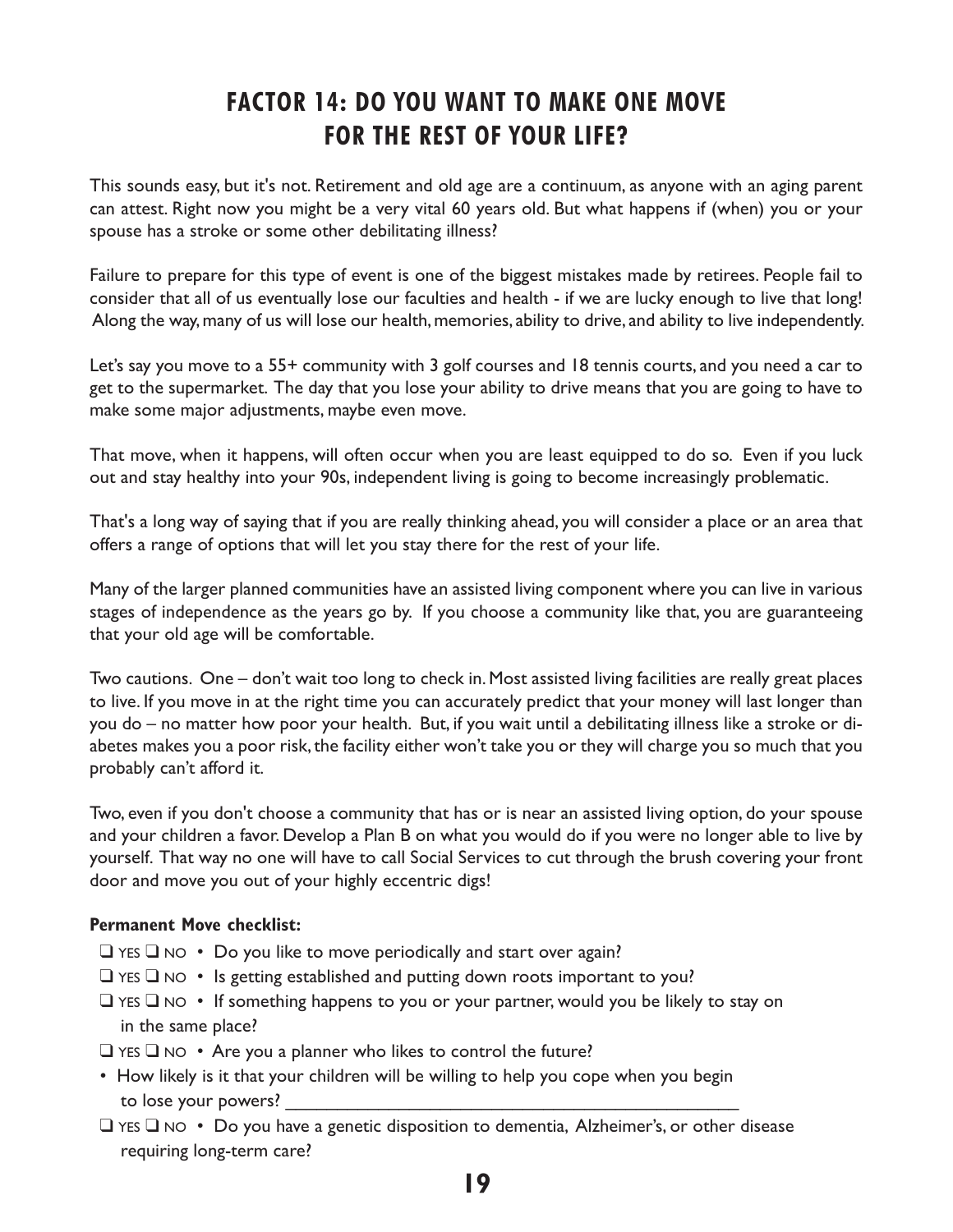## **FACTOR 15: POTPOURRI QUESTIONS**

There isn't room in this eBook to pose every single question that you should evaluate before you make your selection on a retirement question. So we will leave you with a potpourri of some other frequent questions that you would be smart to consider.

**• When should you move?** A lot of people think that if you are going to move to a new community in retirement, you should get started right away.You don't have to pull the trigger immediately, but you do need to start the process before inertia drags you down. Many people wait too long, saying they'll move someday, and then ending up too old to have the energy it takes to complete a move.

**• Rent or buy?** Renting is flexible. Owning is secure. Keep an open mind – each has its advantages.

**• Staying where you are?** If you decide in the end you are already living in your top retirement community, you could still make it better. Build a plan on what you want to do – new interests, friends, accomplishments, travels, skills, etc.

**• Medical care?** This is not an insignificant consideration.Your perfect answer is a combination of what your current health is and the degree of risk you are willing to take. In general, the further you get from an urban area or major university, the farther you will have to go for medical care and the less specialized it will be. Topretirements.com has information on how far each listed community is from a hospital, and this is also a rating factor you can sort by.

**• Security concerns?** This factor is very important for many retirees. If it is high on your list, consider only those places at www.Topretirements.com that have low crime indices.

**• What kind of new friends do you want to make?** Retirement is your chance to start life over again in a new place. When making your location selection consider the kind of people you are likely to meet there.

**• U.S. or foreign?** Lots of people choose to live outside the U.S. in retirement. Lower expenses are a frequent reason. But there are many issues you should study further before making any commitment – such as property laws, hassle factors, security, taxes, travel costs and time.

**• Political and religious issues?** Many people never consider this. But if you have spent your life in NewYork City, a small town inAlabama could be a new world you might not be ready for. The same situation could occur in reverse. Don't make a big move without checking this factor out.

**• Travel?** Some retirees don't get interested in choosing a new retirement community because they think they will travel extensively – and many do. But there are also a lot more who make a few trips and then taper off. So just think about what your travel plans are likely to be – and how easy your new home will be to accommodate your schedule.

**• Pets?** Alas, Fido is not always welcomed. As a renter you might be severely restricted. Most developments have weight restrictions that bar even medium sized dogs. So if you are thinking about replacing one of your aging pets – think small if you must have a pet.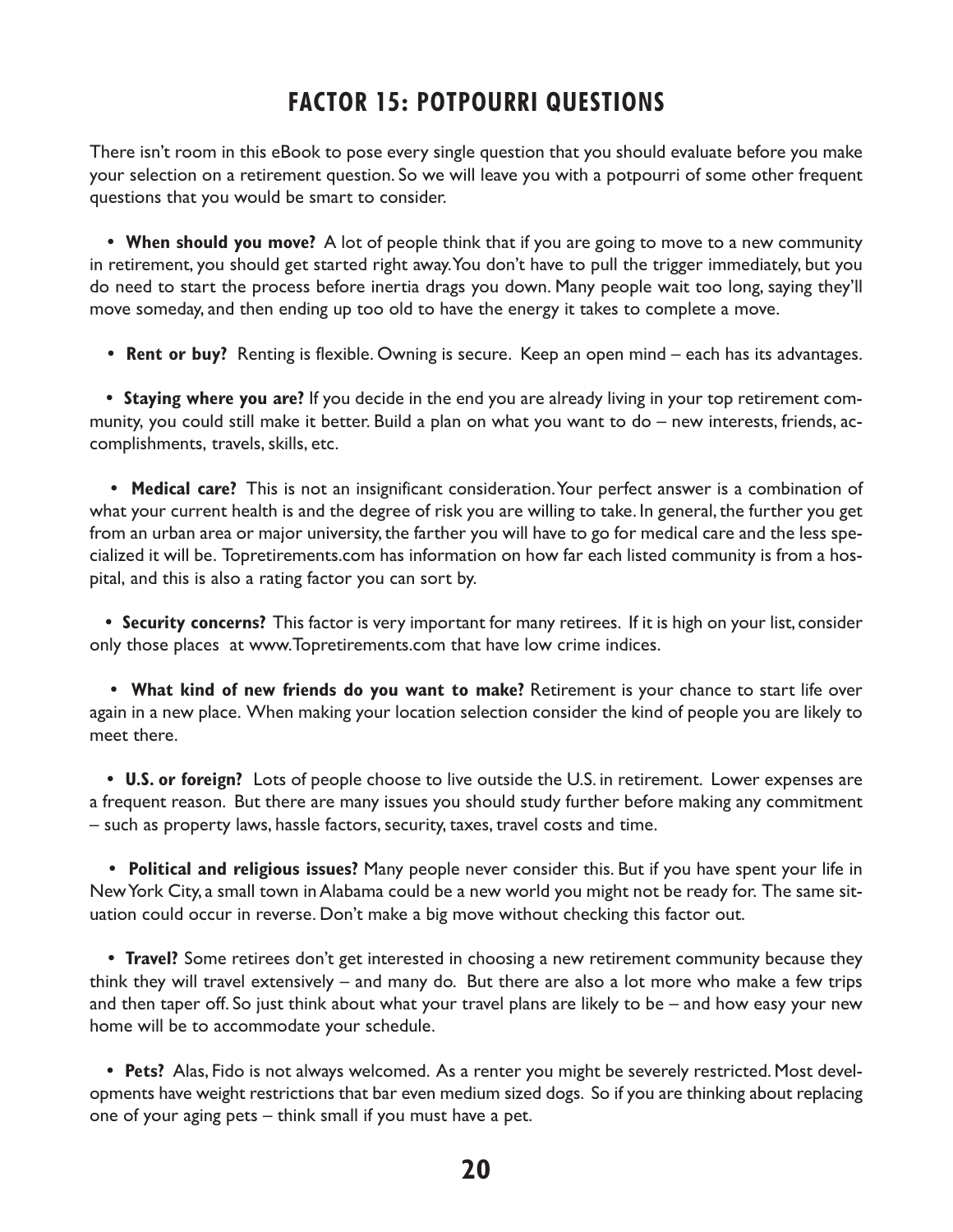**• Environmental sustainability?** If you care about the sustainability of the planet you should do some research on the communities on your list. Many are dedicated to protecting the environment, while others look forward to the smell of bulldozer exhaust in the morning. Find out before you buy.

#### **Potpourri Checklist**

- Are you ready to move now, or later?
- Rent or buy?
- Stay where you are.... or move?
- **•** How important is medical care? \_\_\_\_\_\_\_\_\_\_\_\_\_\_\_\_\_\_\_\_\_\_\_\_\_\_\_\_\_\_\_\_\_\_\_\_\_\_\_\_\_\_\_\_\_\_
- What kind of new friends do you want to make? \_\_\_\_\_\_\_\_\_\_\_\_\_\_\_\_\_\_\_\_\_\_\_\_\_\_\_\_\_\_\_\_
- U.S. or foreign?
- Are political or religious environments important?
- Do you intend to travel a great deal?
- Do you have a pet that has to be part of your retirement picture?
- How important is environmental sustainability for you? \_\_\_\_\_\_\_\_\_\_\_\_\_\_\_\_\_\_\_\_\_\_\_

#### 

## **FACTOR 16: ARE YOU READY FOR A NEW ADVENTURE?**

This is one of those famed "rhetorical" questions.Choosing a retirement place should be an exciting and rewarding adventure.

The right attitude to this process is to look on it as an interesting journey. You can have a lot of fun reading about, talking about, and exploring the places that attract you – go for it!

There are many places to retire – any number of them would probably make you happy. By investing a little bit of time now in planning and investigating, you can avoid an impulsive decision that you might later regret. But, as we said at the outset, a retirement location decision is always revocable. If you do make a mistake, don't worry. It is easy to start over again.

Congratulations to you for getting this far. By reading this book you have been working to reach the smartest retirement decision - most people don't get that far. Smarter is better, period.

The more questions you ask, the more people you talk to, the more places you visit - the smarter you will be and the better the retirement choice you will make.

## **YOUR ACTION PLAN: TOP 10 SUGGESTIONS**

Here are our top 10 suggestions to help you answer the question about "Where" you should retire:

- **•** Fill out the checklists and inventories in this book.They will help you develop a good idea of what your priorities are
- **•** Read up about retirement places at www.Topretirements.com Expand your knowledge from peers by posting questions in the Discussion Forums there
- **•** Talk to your friends and relatives who live elsewhere. Develop lists of questions to ask them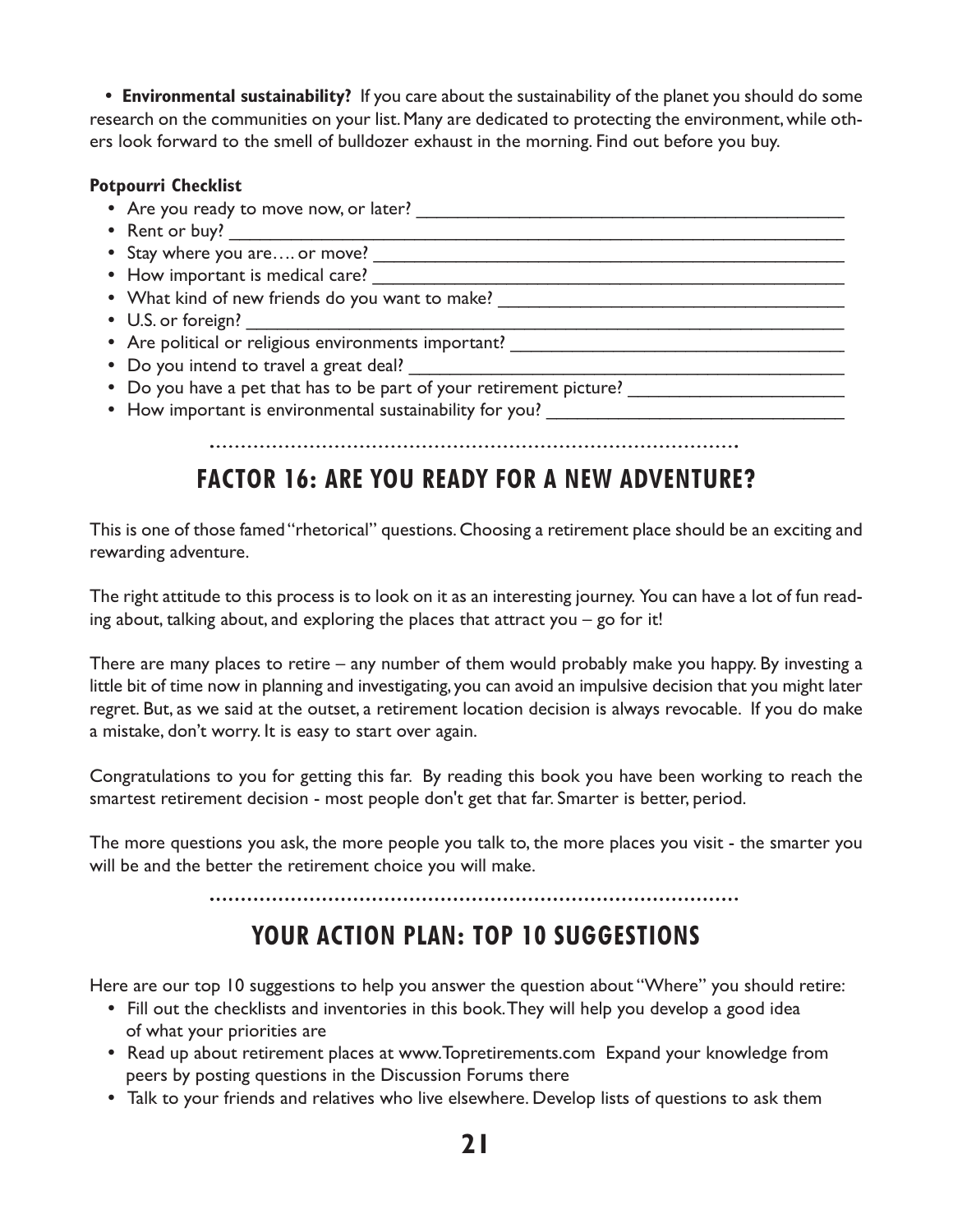- **•** Buy some books on the best places to retire (search Amazon and you will find them)
- **•** Assemble your prioritized list of communities that you might move to
- **•** Check out chamber of commerce websites,real estate websites, and theWikipedia on the top places on your list
- **•** Save up your vacation before you retire.Take some trips to check out places that sound good to you on paper, or that you have heard good things about
- **•** Visit your friends who live in nice places.
- **•** For the places that make your cut, go back and rent for a month or a season
- **•** Stay in an inexpensive residential hotel for a week in several places that interest you

#### **10 mistakes you need to avoid**

- **•** Buy a place after a very brief visit
- **•** Buy a place because you are worried prices are going up
- **•** Move too close to (or too far from) a relative or friend
- **•** Wait to move until you get too old
- **•** Move to an area where the politics or religion is not a good fit
- **•** Fail to investigate the financial health and terms of your new development
- **•** Move to a mixed generation community when you would prefer to be with active adults
- **•** Move to an active adult development and find you miss age and other types of diversity
- **•** Move to a gated community and find you miss the normalcy of a traditional community
- **•** Move to a general community and fail to have a strategy to meet new friends

#### **Decision Inventory List**

For each factor below list one decision or priority that you currently have about your perfect retirement location.You can always go back and change your mind, but this exercise will give you a starting point.

- Baby boomer retirement how different will yours be from your parents
- \_\_\_\_\_\_\_\_\_\_\_\_\_\_\_\_\_\_\_\_\_\_\_\_\_\_\_\_\_\_\_\_\_\_\_\_\_\_\_\_\_\_\_\_\_\_\_\_\_\_\_\_\_\_\_\_\_\_\_\_\_\_\_\_\_\_\_\_\_\_\_\_ **•** Live in 2 places or 1 \_\_\_\_\_\_\_\_\_\_\_\_\_\_\_\_\_\_\_\_\_\_\_\_\_\_\_\_\_\_\_\_\_\_\_\_\_\_\_\_\_\_\_\_\_\_\_\_\_\_\_\_\_\_\_\_ **•** Climate considerations \_\_\_\_\_\_\_\_\_\_\_\_\_\_\_\_\_\_\_\_\_\_\_\_\_\_\_\_\_\_\_\_\_\_\_\_\_\_\_\_\_\_\_\_\_\_\_\_\_\_\_\_\_\_ **•** Friends and family \_\_\_\_\_\_\_\_\_\_\_\_\_\_\_\_\_\_\_\_\_\_\_\_\_\_\_\_\_\_\_\_\_\_\_\_\_\_\_\_\_\_\_\_\_\_\_\_\_\_\_\_\_\_\_\_\_\_ • Starting over, Making new friends **with an all of the contract of the contract of the contract of the contract of the contract of the contract of the contract of the contract of the contract of the contract of the contra** • Financial factors that might affect your choice \_\_\_\_\_\_\_\_\_\_\_\_\_\_\_\_\_\_\_\_\_\_\_\_\_\_\_\_\_\_ • What you want to do all day **with any set of the set of the set of the set of the set of the set of the set of the set of the set of the set of the set of the set of the set of the set of the set of the set of the set of •** Recreation preferences \_\_\_\_\_\_\_\_\_\_\_\_\_\_\_\_\_\_\_\_\_\_\_\_\_\_\_\_\_\_\_\_\_\_\_\_\_\_\_\_\_\_\_\_\_\_\_\_\_\_\_\_\_\_ **•** Working considerations \_\_\_\_\_\_\_\_\_\_\_\_\_\_\_\_\_\_\_\_\_\_\_\_\_\_\_\_\_\_\_\_\_\_\_\_\_\_\_\_\_\_\_\_\_\_\_\_\_\_\_\_\_ • Volunteering and staying busy **with any set of the vertex** • Physical environment: Coastal, waterside, mountain, urban, suburban, etc. \_\_\_\_\_\_\_\_\_\_\_\_\_\_\_\_\_\_\_\_\_\_\_\_\_\_\_\_\_\_\_\_\_\_ **•** 55+ vs.mixed generation \_\_\_\_\_\_\_\_\_\_\_\_\_\_\_\_\_\_\_\_\_\_\_\_\_\_\_\_\_\_\_\_\_\_\_\_\_\_\_\_\_\_\_\_\_\_\_\_\_\_\_\_\_ • Do your spouse and you have different ideas about retirement? \_\_\_\_\_\_\_\_\_\_\_\_\_\_\_\_\_ • Are you prepared to move to a different places as you age? \_\_\_\_\_\_\_\_\_\_\_\_\_\_\_\_\_\_\_ **•** Do you want to stay where you live now? \_\_\_\_\_\_\_\_\_\_\_\_\_\_\_\_\_\_\_\_\_\_\_\_\_\_\_\_\_\_\_\_\_\_\_\_\_\_\_\_\_ **•** Ready for an adventure? \_\_\_\_\_\_\_\_\_\_\_\_\_\_\_\_\_\_\_\_\_\_\_\_\_\_\_\_\_\_\_\_\_\_\_\_\_\_\_\_\_\_\_\_\_\_\_\_\_\_\_\_\_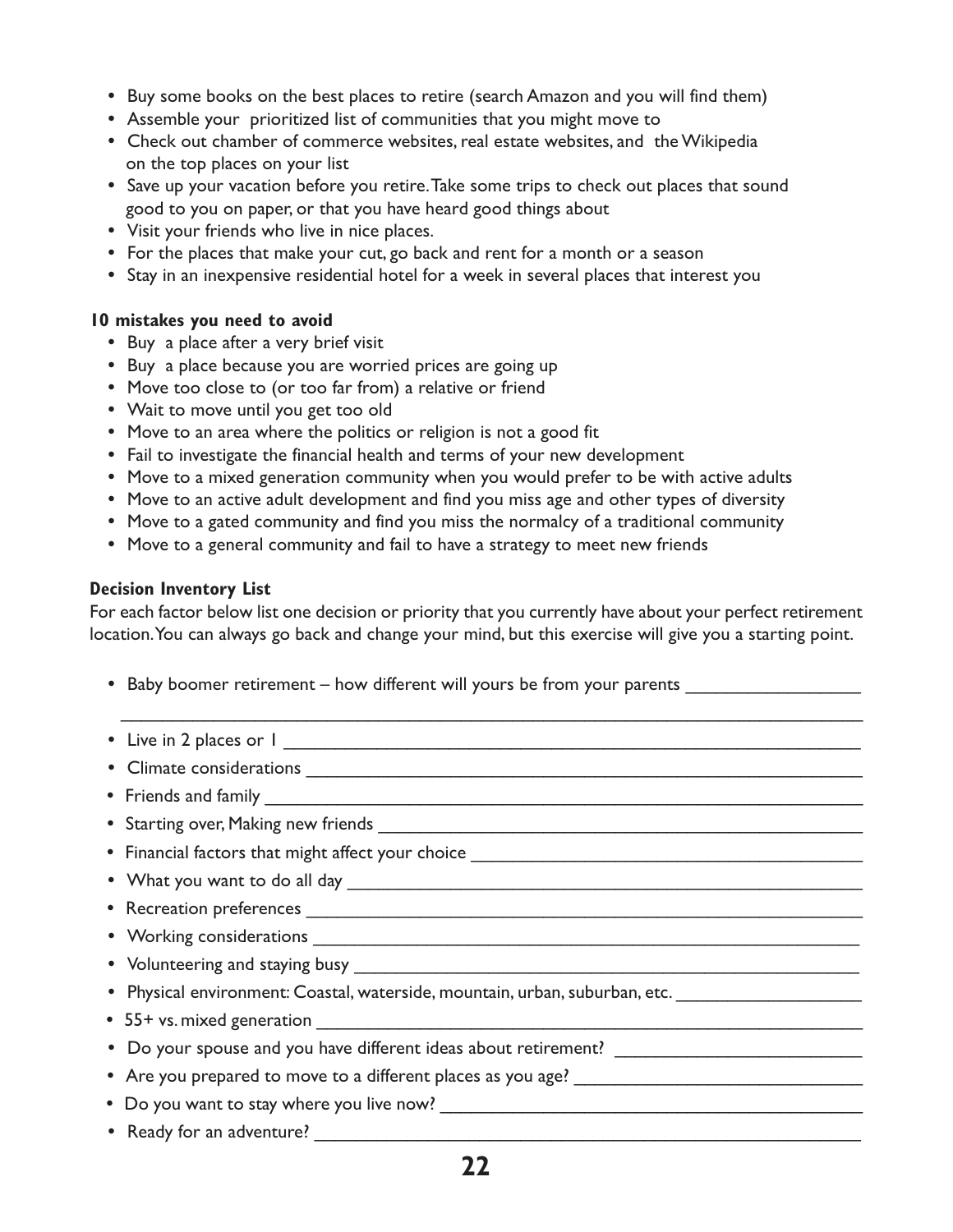| • What kind of new friends do you want to make? |
|-------------------------------------------------|
|                                                 |
|                                                 |
| • Travel $\qquad \qquad$ Travel                 |
|                                                 |
|                                                 |
| • Medical care considerations                   |
|                                                 |

## **EDITORS PICKS – 10 INTERESTING PLACES YOU MIGHT NEVER HAVE THOUGHT OF**

This section gives brief snapshots on 10 interesting places to retire to - communities that you might not have thought about before. And remember - your choice of perfect retirement spot might be very different from your neighbor's – and that's OK. Opening up your mind to the possibilities is a very good exercise.

To find out more about the communities mentioned here, go to www.Topretirements.com and search on the community name.This site also offers detailed information and opinions on hundreds of other communities – feel free to visit and explore.

#### **1. HOMER, ALASKA**

Homer, a small fishing and resort town of about 4,000 people, is a paradise for outdoor loving retirees. Perhaps the one place in the world where there are so many unruly bald eagles that they could be satirized as pests (on "The Daily Show"), this town at the southwestern end of the road from Anchorage is beautiful and rugged.

Cruise lines have Homer on their list of scenic destinations. From here you can go theAlaskan Maritime Wildlife Refuge, which encompasses much of this area and the Aleutian Islands to the west. The Homer area offers unparalleled recreational and scenic opportunities for adventurous retirees looking for natural beauty and a year round climate that is generally milder than in the rest of Alaska.

To find more details, go to www.Topretirements.com and search on Homer.

#### **2. JACKSON, WYOMING**

Jackson Hole is one of the most gorgeous valleys on the planet. Surrounded by the jagged mountains of the Grand Teton National Forest, the Jackson Hole area offers unparalleled recreational and scenic opportunities for retirees looking for natural beauty.

The Rockefeller Family was instrumental in saving this beautiful area from overdevelopment. The ski resort is located in the very small and exclusive town of Teton Village. Adventurous skiers come from around the world to experience the Jackson Hole Ski Resort's challenging ski runs and nearby off-piste adventures. The cross country skiing is excellent.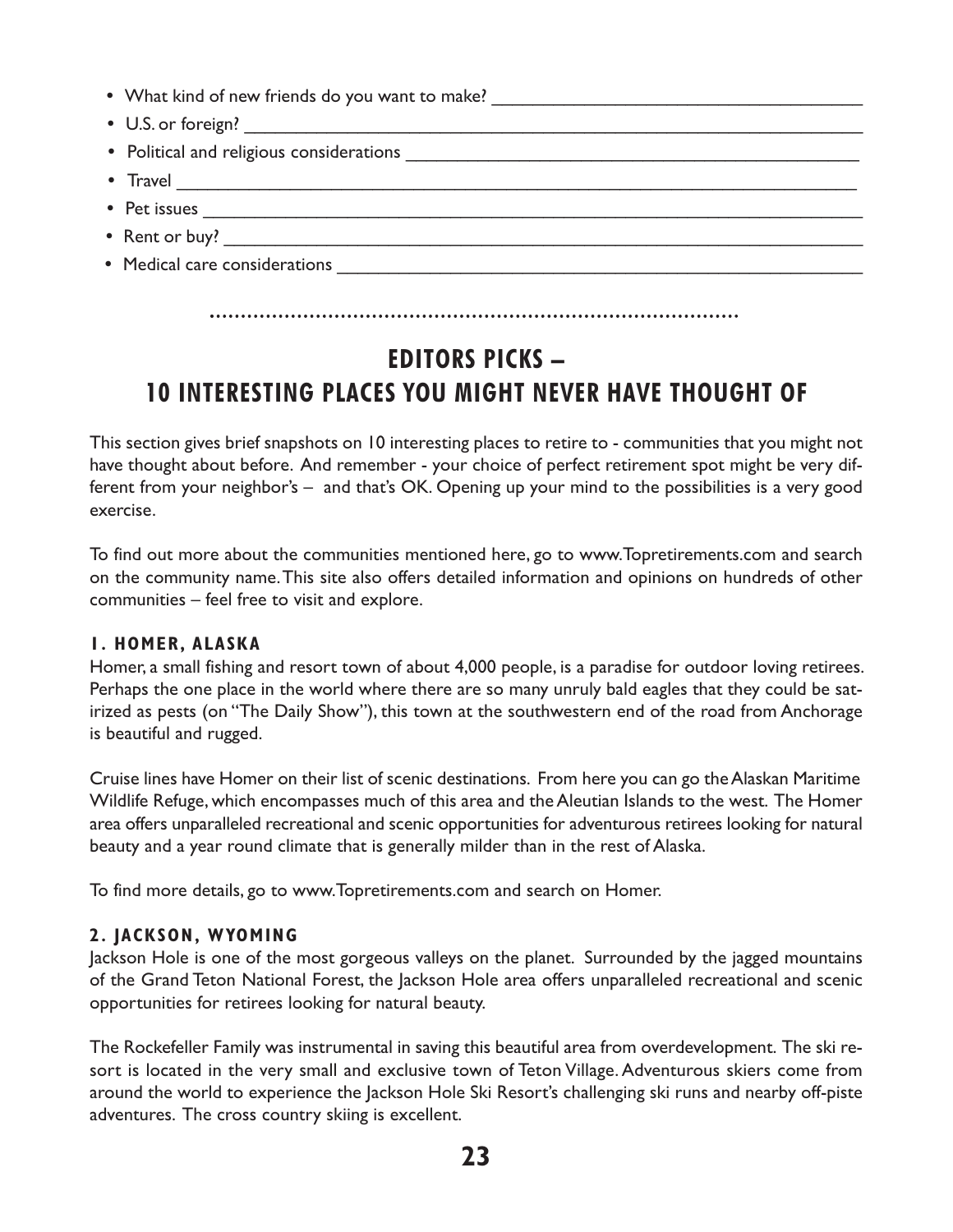It is the summer season that is the most popular, however. People come for the hiking, outdoor sports, wildlife, and the beauty of its terrain.A herd of 10,000 elk live in the area. Many retirees come here for one season, or for a vacation retreat, living full-time somewhere else.

The town of Jackson, a few miles away from the Jackson Hole Resort, is a charming western town of 9,000 people. It has had a dramatic resurgence in recent years. Interesting shops and restaurants, plus a public square (don't miss its entrance sculpture made up of hundreds of elk antlers) make it a popular tourist destination.

#### **3. EUREKA, CALIFORNIA**

Eureka is a port city on the Humboldt Bay of California's northern coast.The population was 26,128 at the 2000 census. Eureka was founded in 1856, and soon became an important port city for northern California's logging and commercial fishing industries.

Eureka's northern isolation means that it missed much of the post-war redevelopment. Eureka is famous for its examples of 19th- and early 20th-century architecture, along with several historic districts. David Gebhard, Professor of architectural history at UC Santa Barbara, has said that Eureka is a west coast version of Williamsburg, Va. There are Victorian, Colonial Revival, and Greek Revival housing styles represented here.

The city contains important historical structures, with 13 districts identified that meet the criteria for the National Register of Historic Places.

Retirees who want to live in or restore an old Victorian home will have plenty of opportunities, because there are hundreds of them here.Housing tends to be cheaper than in many parts of California, although not many properties are available for less than \$250,000

#### **4. HALIFAX, NOVA SCOTIA**

Retirement to the southeast Atlantic coast of Canada isn't probably for everyone. But for adventurous souls who would like to retire in an unspoiled natural setting and a cosmopolitan location, Halifax, Nova Scotia represents an ideal choice.

Located on a lovely and huge natural harbor, there are ample opportunities to live on the waterfront or near the water for a reasonable price. Halifax has a great support system for seniors and is welcoming to new residents and visitors (check Canadian laws regarding residence for non-Canadians, permanent residential status may be required to live here full-time.) Anyone may buy property in Nova Scotia.

The weather is surprisingly mild for Canada, due to its location on the water and well to the south of Montreal.There are ample housing opportunities for seniors.

#### **5. BLUFFTON, SOUTH CAROLINA**

Bluffton is a small town on the coast of South Carolina just off of Hilton Head Island and near the Georgia border.The town is located on a bluff overlooking the May River in an area long known for tourism.

In the old town near the river, residents will discover art and antique galleries and the Riverfront Pocket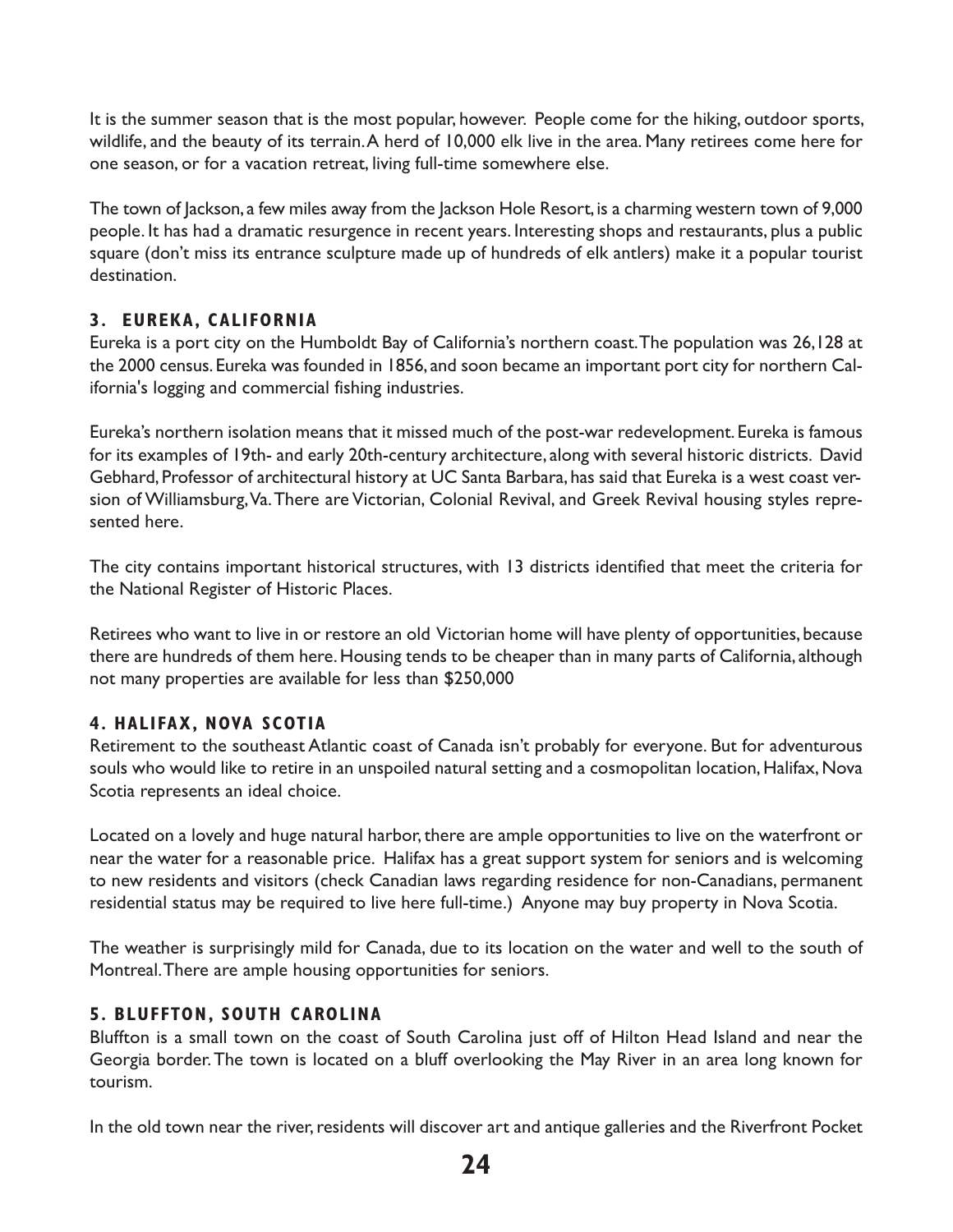Park and Garden.The area is famous for its Bluffton oysters, and in town the oldest continuous oystershucking facility in South Carolina is a local attraction.

The area is developing rapidly with many upscale communities aimed at retiring baby boomers and people looking for vacation homes.Most of these new planned communities are heavily oriented towards golf, and are strategically located off the new Buckwalter Parkway.

The University of South Carolina Beaufort-New River campus is a new cultural addition to this area. Savannah is 18 miles away.

#### **6. CHARLEVOIX, MICHIGAN**

Charlevoix, referred to here as "Charlevoix the Beautiful," is an old seasonal town in northwest Michigan. The city of Charlevoix is located on an isthmus between Lake Michigan and Round Lake, adjacent to the shores of Lake Charlevoix.

Because of its location and the fact that it is one of Lake Michigan's best natural harbors, a great deal of commercial and recreational boat traffic passes through here. Its population swells from about 3,000 people to 30,000 in the summer, as vacationers come here for the fishing, boating, and natural beauty.

The Chesapeake and Ohio Railroad used to run through the area. Now that the track has been removed between Charlevoix and Petoskey, the resulting rail trails along Lake Michigan have made the area a mecca for bicyclists and cross country skiers.

Retirees have the opportunity to live on or near the water due to the ample coastline provided by 3 lakes and a river.

#### **7. MOUNT AIRY, NORTH CAROLINA**

If your idea of living means a small friendly town with a downtown where you can easily walk around and greet your neighbors, Mount Airy might be the place for you.

The town has just under 10,000 people, but almost 40,000 people live in the immediate area that the Census Bureau refers to as a micropolitan area.This new designation refers to an area that has a less than 50,000 in its core population and relatively few commuters.

Mount Airy, located in northwest North Carolina, has a lot to attract retirees. It has a vital downtown with abundant wireless access.

Andy Griffith hails from here, and many believe that Mount Airy was the inspiration for Mayberry.The town has a theatre named after him, the Andy Griffith Playhouse, which features regular community productions. The Downtown Cinema Theatre broadcasts a weekly bluegrass radio concert.

Mount Airy has much for retirees to like. Tourist attractions like the mountains and the Andy Griffith connection, combined with North Carolina's moderate climate have contributed to a strong economy. There is plenty to do and see.The tourism industry provides a source of jobs for retirees who are interested.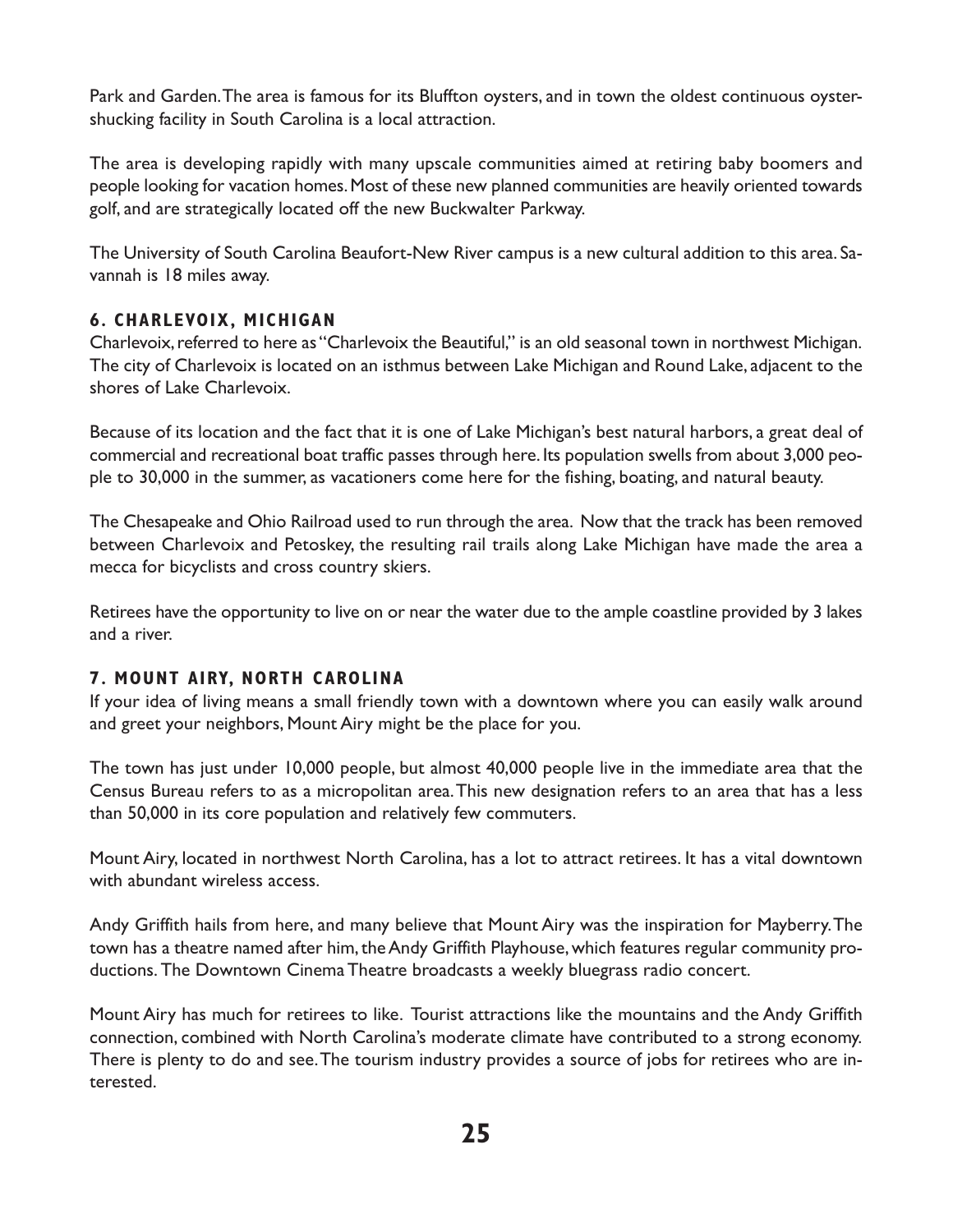#### **8. BURBANK ARTISTS COLONY, BURBANK, CALIFORNIA**

Burbank is a unique residential community for retirees interested in the arts. It's for people who are not interested in golf or a frenetic athletic or social life. Instead, its residents are writers, musicians, actors, and artists – many of whom are just starting their artistic careers.

The colony, the first of its kind, has been recognized as a model for creative aging by the National Endowment for the Arts. According to a New York Times article, that organization believes that the colony "represents a profound shift in thinking about aging."

Studies performed by the NEA and GeorgeWashington University have found that seniors who are regularly involved in arts programs visit doctors less, use fewer medications, and "were less prone to depression."

Residents have had great success in reaching audiences for their works. Some are regular participants in a weekly radio program, "Experience Talks" (KPFK). This program, which reaches more than 250,000 listeners, is produced by More Than Shelter for Seniors, a nonprofit group who had the idea for this artist's colony. Others have seen their ideas for movies and plays be produced. The colony is immediately adjacent to downtown Burbank.

#### **9. THE VILLAGE AT PENN STATE, STATE COLLEGE, PENNSYLVANIA**

TheVillage at Penn State defines itself as "an innovative idea in life care retirement community living." On its website it further says that it "combines the cultural, recreational and educational opportunities of a world-class university with the friendliness and charm of small-town living."

For many the appeal of a University-affiliated retirement communities is very attractive because of the intellectual and cultural stimulation. For alumnae of Penn State, this community also adds the allure of living close to their alma mater, reliving those glory days and being on hand for major sporting events.

The Village at Penn State offers multiple activities for active seniors, most of them coming from its unique relationship with the University. Residents participate in life-enriching cultural events, seminars, and classes in a stimulating university environment.

It is ideal for retirees who do not just want to hang out on the golf course and who want to keep their minds active.

#### **10. SILVER SAGE VILLAGE, COLORADO**

Silver Sage Village in North Boulder, Colorado, represents one of the newest and most creative concepts in active adult development – co-housing. The developer,Wonderland Hill Development Company, promises that this first of its kind community will provide a unique living experience for adults.

It promises to deliver innovative facilities, great architecture, a dynamic neighborhood, and above all – the spirit of belonging to a caring community. Environmental sustainability is another key goal of the builders.

The community is visualized as a small-scale neighborhood consisting of 16 single-story attached homes